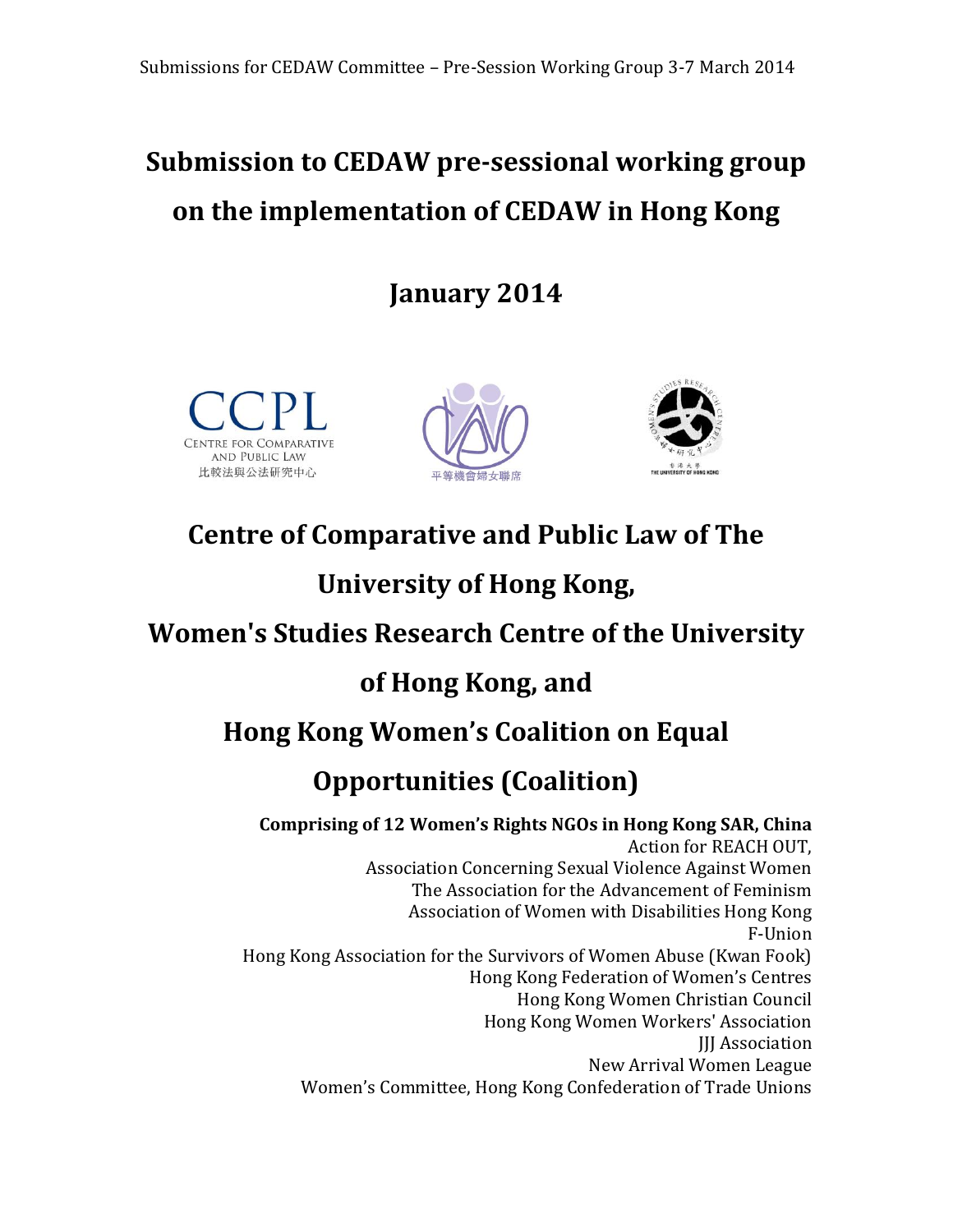# **Table of Contents**

## **I Recommendations**

- A. Legislative Reform
- B. Administrative reform
- C. Fiscal/Budgetary Policies
- D. Training and Capacity building
- E. Monitoring and Assessments

# **II Progress under Specific Articles of the Convention**

- I. Article 2: Anti-discrimination laws and policies
- II. Article 4 Temporary Special Measures
- III. Article 5 Stereotyping and Prejudices
- IV. Article 6 Trafficking and Prostitution
- V. Article 7 Political and Public Life
- VI.Article 10 Education
- VII. Article 11 Employment
- VIII. Article 12: Health
	- IX. Article 13: Women in Economic, Social and Cultural Life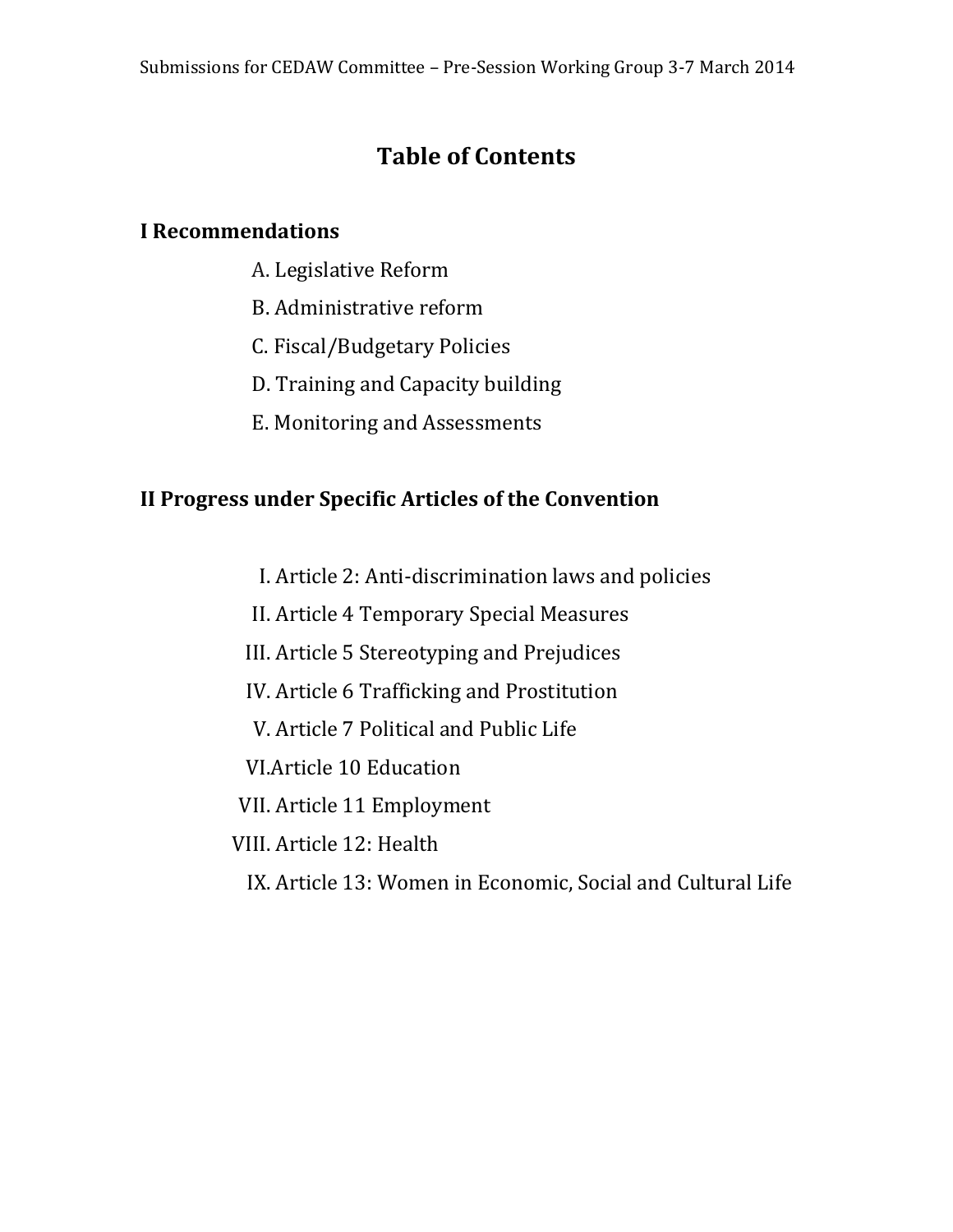# **I Recommendations**

### **A. Legislative Reform**

*Legal definition: Employment:* The Government should review and revise the "4.18" definition of employment relation in Employment Ordinance in order to provide employment protection for women in casual employment.

*Inclusion of sign language as official language:* Sign language should be made an official language by the legislature to accommodate the needs of persons with disabilities.

*Enactment of legislation prohibiting discrimination on the basis of sexual orientation and gender identity:* Legislation prohibiting discrimination on the basis of sexual orientation and gender identity should be enacted to eliminate the prejudice and social stigmatization against lesbian and bisexual women, as well as transgender and intersex persons.

*Establishment of a domestic violence court:* A domestic violence court should be set up to handle all criminal and civil cases involving allegations of domestic violence or violations of injunction orders.

*Abolishment of the Productivity Assessment and related special arrangement under the Statutory Minimum Wage ("SWM") regime:* The Government should abolish the special arrangement of allowing a below SMW for persons with disabilities who underwent a Productivity Assessment to narrow the wage discrepancies between ordinary and disabled workers.

*Abolishment of the Functional Constituencies:* Functional Constituencies should be abandoned and universal suffrage should be introduced to give rise to direct elections for the Chief Executive and the Legislative Council.

*Review of the definition of 'vice establishment':* The legal definition of "vice establishment" should be reviewed to equally protect sex workers' lives and personal safety. Relevant legislative reform should be introduced to allow at least two sex workers to co-work in a single premise for mutual support.

*Review of the political participation of women population:* The Government should take all measures necessary to ensure equal representation of women in Legislative Council, District Councils, Election Committee, Executive Committee, advisory and statutory bodies and public offices. In this regard, concrete action plans, timeframe and benchmarks will be essential to guarantee progress has been made.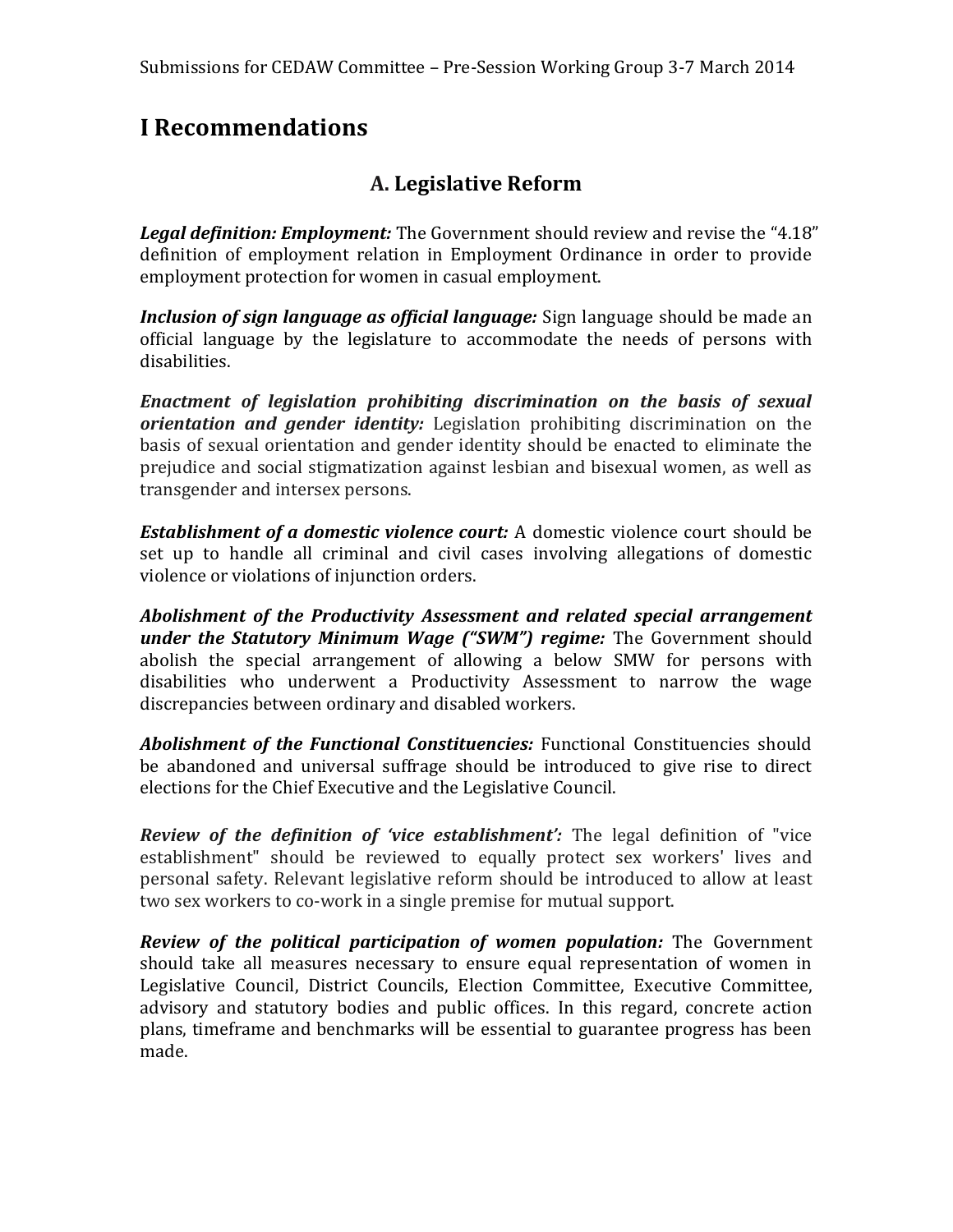*Review of the Race Discrimination Ordinance ("RDO"):* Rectify defects in the RDO to ensure equally effective protection under the law for ethnic minority women.

*Review of the "Two-week rule" of foreign domestic helpers:* The government should amend the "Two-week rule" to align with the other migrant expatriate workers who are afforded four weeks to find new employment or to prepare for their departure. This would create equality in employment and not seriously impair the rights of the FDWs.

*Implementation of legislation to protect migrant domestic workers:* Legislation should be put into place to protect FDWs against forced labor and human trafficking for the purposes of labour exploitation and to make employers accountable for their inhumane treatment.

## **B. Administrative reform**

*Definition: Mental illness:* The government should review and replace the medical definition of 'Mental illness' with 'Psycho-socio disabilities'.

*Review the education policy regarding ethnic minorities:* The government should provide a concrete timeline to rectify the acknowledged discriminatory principles applied in the context of education provision for ethnic minority children as compared to local Chinese children, particularly insofar as this impacts ethnic minority girls detrimentally in their prospects for higher education and employment opportunities. This includes a need to abolish gender segregation internal to some schools populated by ethnic minorities as a result of the de facto racially segregated schooling system.

*Establishment of a centralized center for violence against women ("VAW"):* The Government should set up a high-level centralized body, that is gender sensitive, to coordinate and supervise all issues relating to violence against women (VAW) and the service provisions for the victims. This centralized body should, from a gender perspective, make binding decisions that every government department/party should follow. The centralized body should provide financial support to services for victims of VAW.

## **C. Fiscal/Budgetary Policies**

*Employment quota for women with disabilities:* The Government should establish an employment preference system for people with disabilities to ensure equal opportunity of participation in productive and gainful employment for disabled women.

*Implementation of universal retirement protection:* The Government should establish a universal retirement protection system for all citizens, particularly for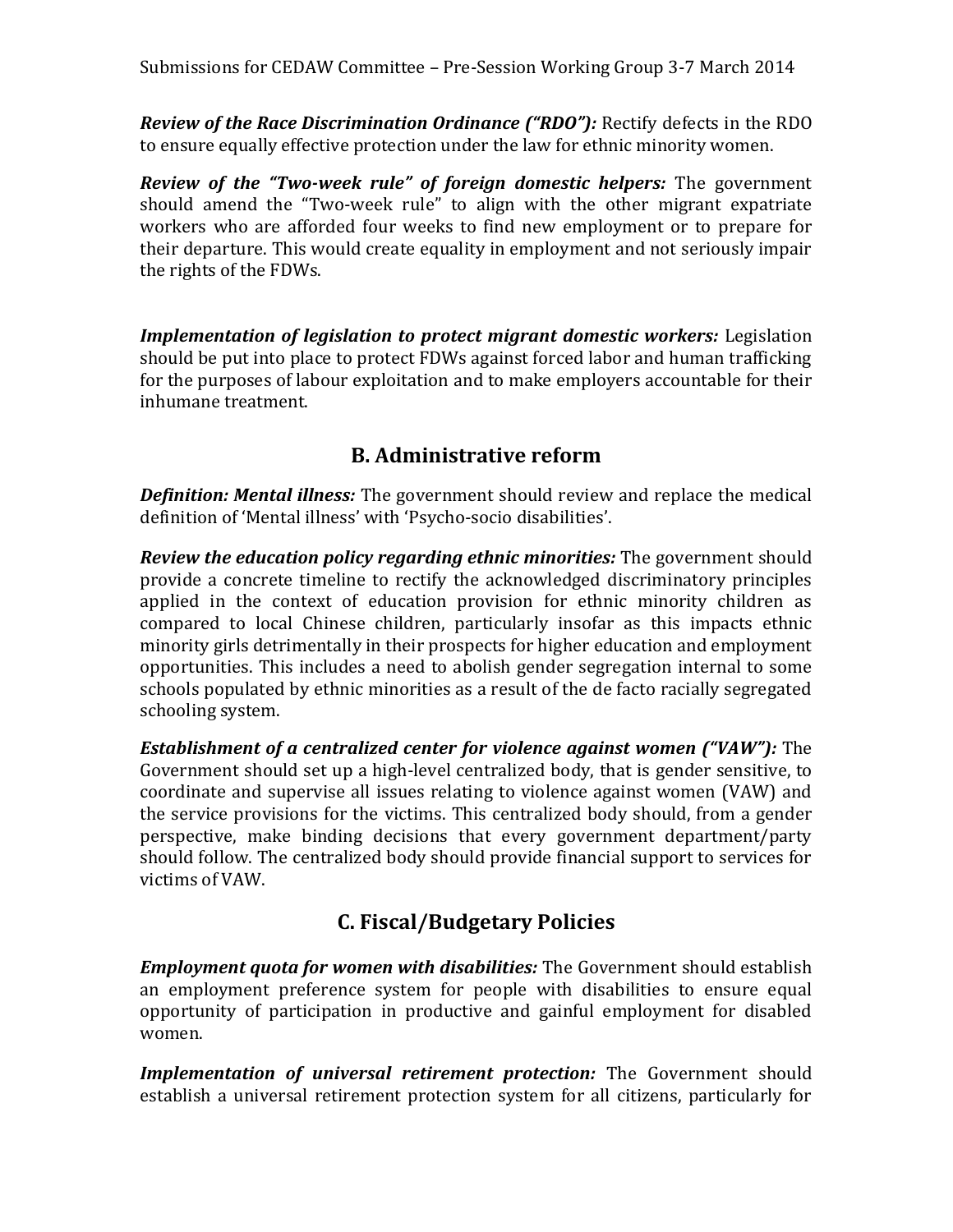the low-income women, homemakers and women who are not employed due to various reasons.

*Review of the Comprehensive Social Security Assistance System ("CSSA"):* The Government should review and revise the Comprehensive Social Security Assistance (CSSA) system with a gender-sensitive perspective. The Government is also urged to emphasize on alleviating poverty among women with special needs, such as disability and caring responsibility.

*Implementation of policies to combat feminization of poverty:* The Government should put feminization of poverty on agenda, and tackle the structural factors that push female to such vulnerable situations. The gender-mainstreaming checklist should be amended to ensure a gender sensitive approach is adopted to alleviate poverty and that the checklist is not a mere formality.

# **D. Training and Capacity building**

*Human rights education in school:* The Government should incorporate a structured human rights education into the formal curriculum of schools, as well as in community education to eradicate stereotypes and prejudices.

*Training of professionals:* Training programs must be implemented to deal with particular groups of women. Training must enable professional staff, authorities and others to ensure gender and diversity training can specifically address the needs and vulnerabilities of women. Training must include a cultural sensitivity component for bodies working with ethnic minorities. Government funding must be provided for training and impact assessment. Authorities and the professional staff of bodies that deal with the following groups of women should undergo training:

- Sex workers;
- Victims of domestic violence;
- Ethnic minorities women:
- New arrival women; and
- Women with disability.

# **E. Monitoring and Assessments**

*Appointment of diversity officers:* Diversity officers should be appointed in all Government agencies and departments to monitor and oversee the implementation of diversity in policy execution and service delivery.

## *Review the functions and roles of the Equal Opportunities Commission ("EOC"):*

The EOC should take a leading and proactive role in raising awareness and public understanding of the harms of discrimination and to facilitate harmony and respect in the society. The EOC must also take all steps to exercise the full range of its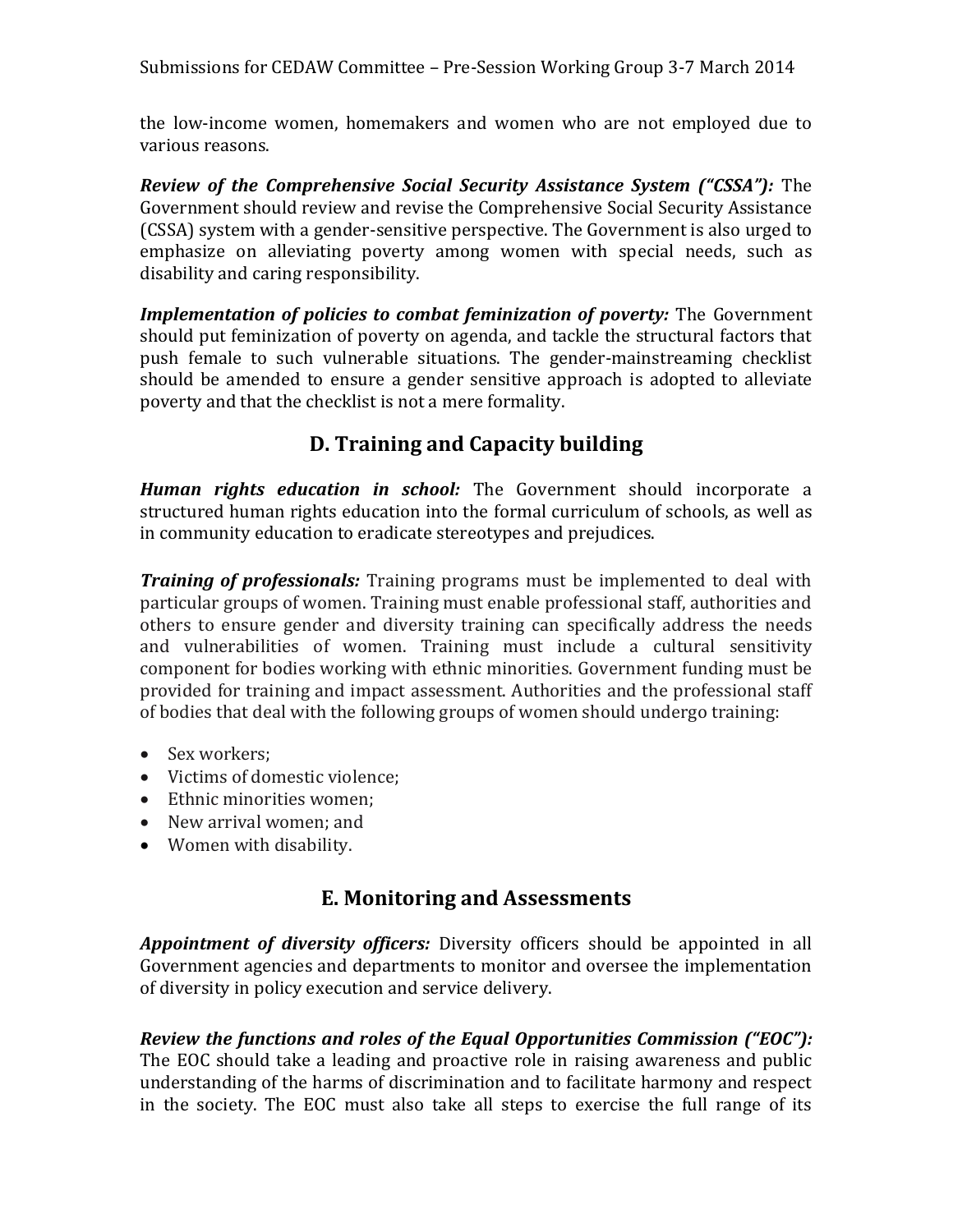powers and functions to properly investigate problematic practices and policies that affect the best interests of women, especially domestic violence, education and right to life and marriage, especially for ethnic minorities women and disabled women. The government should desist from appointing EOC chairperson or members as its cabinet members or other role, compromising their actual or perceived independence. It should also assist the EOC's reviews and in implementing proposals with a view to strengthening EOC in line with the Paris Principles.

*Women's Commission:* The government should upgrade the status and revise the terms of reference, the composition and the selection of the membership, and to enhance the transparency and the accountability of the Women's Commission.

*Establishment of the Equal Opportunities Tribunal ("EOT"):* The establishment of the EOT will provide a user-friendly, formal and flexible adjudication system, which will facilitate the prompt resolution of discrimination cases without the need to engage legal representation.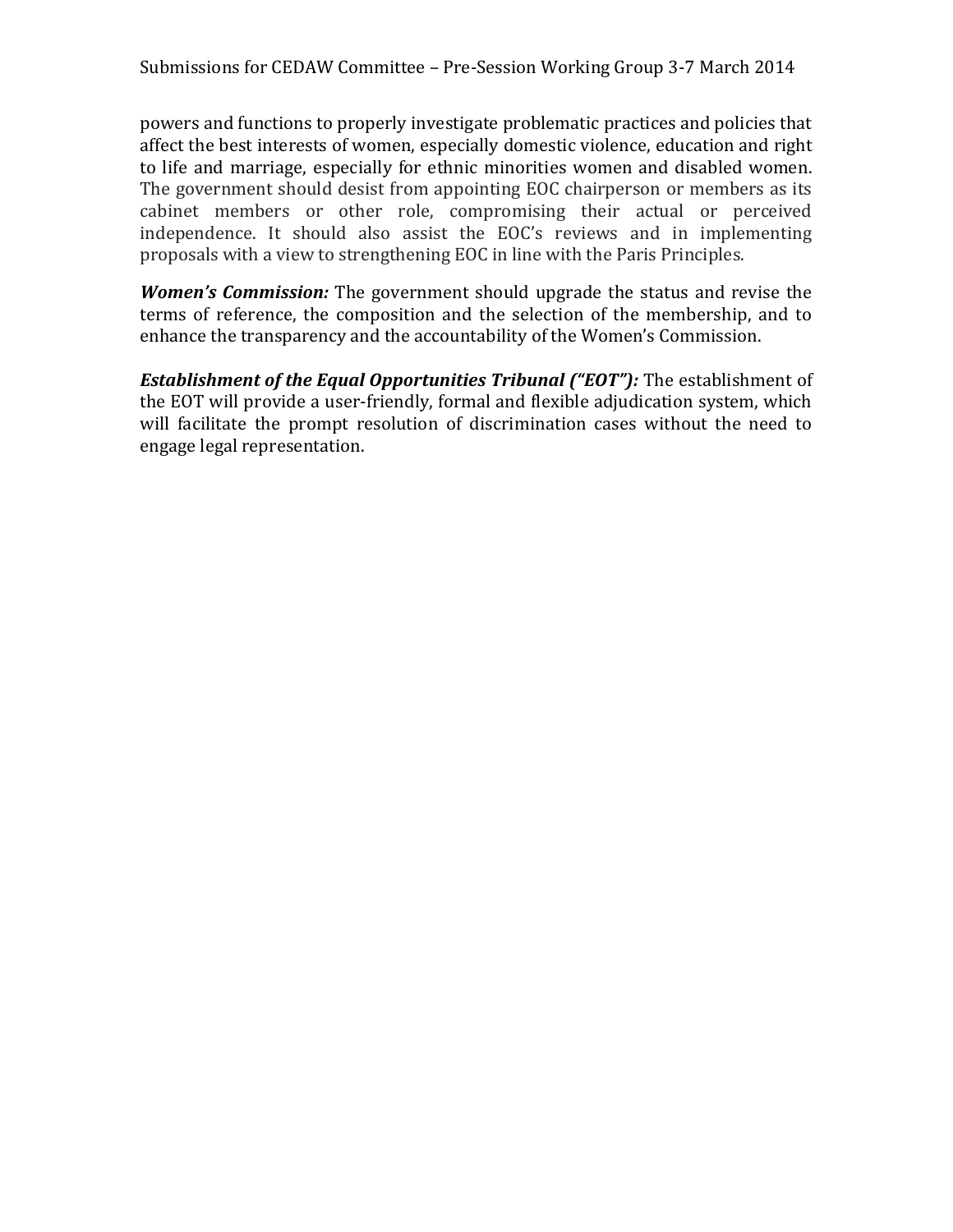## **Article 2: Anti-discrimination laws and policies**

#### **Equal Opportunities Commission ("EOC")**

*Lack of commitment to adhere to the Paris Principles:* Hong Kong lacks a national human rights commission to protect human rights of its citizens. The EOC is a statutory body with a vital role to implement the four anti-discrimination laws in Hong Kong on the basis of sex, disability, family status and race. Nevertheless, Mr. Lam Woo Kwong, while he was still serving as the Chairperson of EOC, has been simultaneously appointed as the president of the Executive Council, which is an organ responsible for advising the Chief Executive in policy-making and administration of the government. The conflicting dual-appointment of Mr. Lam clearly violated the Paris Principles and is deemed to be negatively impacting the independence of the EOC.

*Lack of a transparent process of appointment for the commissioners:* The EOC lacks a transparent process of appointments of the Chairperson and the commissioners. In para. 2.34 of the Government report, the Government defended the appointment of EOC Chairperson as transparent. However, besides the first and second chairpersons, none of the other chairpersons appointed have any track record in anti-discrimination work or human rights background. One of the commissioners, Paul Tse Wai Tsun, has openly made a provocative speech against migrant domestic workers. The failure to disclose the criteria of appointment, if any, harms the accountability and effectiveness of the EOC.

*Lack of financial independence of EOC:* The financial independence of the EOC is of equal concern. At present, the EOC receives its funds through the Home Affairs Bureau, which has already raised doubts about the former's autonomy.

*Lack of advocacy role of EOC:* The EOC emphasizes its role as mediator. However, there is an increasing concern that the EOC should assume a more proactive role in policy advocacy as well as formal investigation into suspected cases of discrimination. The EOC has failed to take into account the situation of imbalanced bargaining power among parties when enforcing anti-discriminatory laws and investigating alleged discriminatory instances. Provided the EOC has consciously positioned itself as a neutral mediator between the perpetrators and the victims of discrimination, it fails to take the impact of traditional gender roles which often put women in a vulnerable position with weak bargaining power in disputes into account, especially in the domestic context. Most importantly, the EOC has only taken the initiative to conduct three formal investigations ever since its establishment. This passive role in investigating complaints and positioning itself as a complaint-driven Commission has significantly undermined the effectiveness of the EOC.

*Failure to address various issues concerning the education of ethnic minority girls:* It has been reported repeatedly that the EOC has failed to undertake any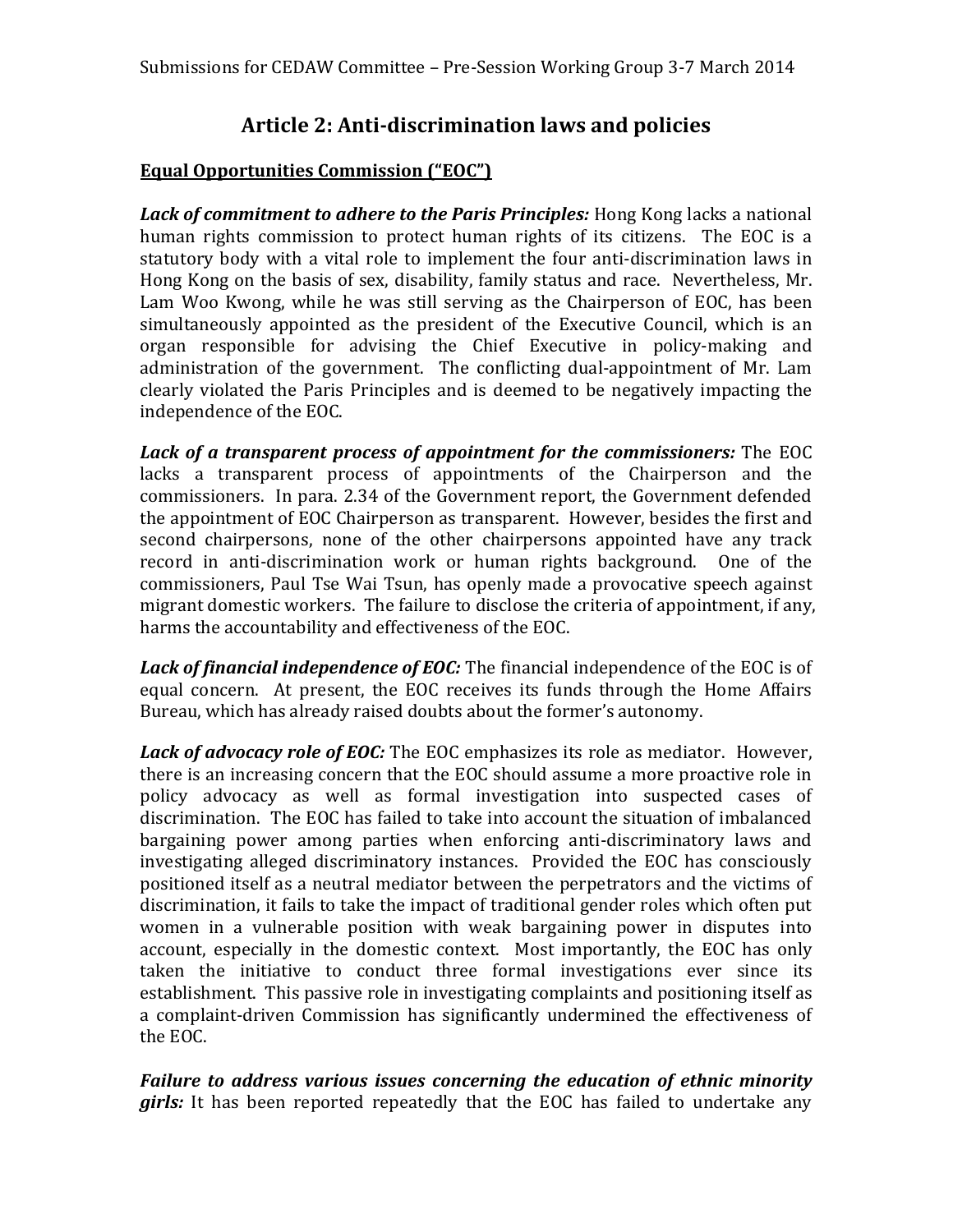formal investigation regarding issues concerning the education of ethnic minority girls. These issues include the adoption of discriminatory policies by a particular school whereby ethnic minority girls receive fewer hours of education and are segregated from their male counterparts at this school; and traditional prospect of early marriage and engagements which gave rise to the truncation of education of ethnic minority girls before completion of compulsory schooling in some instances. The failure to give proper weight to various complaints related to the education of ethnic minority girls has undermined the best interests of young ethnic minority girls in the respect of having a right to equal education and protection against forced and / or early marriage.

#### **Sex Discrimination Ordinance ("SDO")**

*Limited scope of SDO:* The Sex Discrimination Ordinance has a limited scope in regards to the circumstances in which the Ordinance can be applied. Yet, sexual harassment between students of different institutions, sexual harassment between sub-letters and sexual harassment between residents in elderly home and hospitals are not covered by SDO. The problematic coverage of the SDO renders its protection insufficient for all women in all circumstances.

#### **Lack of anti-discrimination laws and policies**

*Age discrimination and immigration status discrimination:* There are currently no appropriate legislation and policies against age discrimination, immigration status, sexual orientation and gender identity discrimination. For instance, the flight attendants' population in Hong Kong, predominantly women, is required to retire at the age of 45 years. Some transnational airline companies only impose such retirement age limit for those employed in Hong Kong. This lack of antidiscrimination law and policies has left the issues of age discrimination, discrimination against new arrivals, mostly women from Mainland China, and sexual orientation and gender identity discrimination unaddressed.

#### **Race Discrimination Ordinance ("RDO")**

*Limited application to the government:* Given the Hong Kong Special Administrative Region Government (HKSAR)'s position that the Basic Law and the HKBORO prohibits from racially discriminatory acts in the performance of its functions and exercise of powers, the compliance with the requirement for state parties to ensure a comprehensive framework for protection against discrimination is made available to all persons is significantly undermined. When compared to the three other anti-discrimination laws which are the Sexual Discrimination Ordinance, Family Status Discrimination Ordinance and Disability Discrimination Ordinance, section 3 of the Race Discrimination Ordinance has a different formulation which excludes from its purview all the functions and powers of the Government in the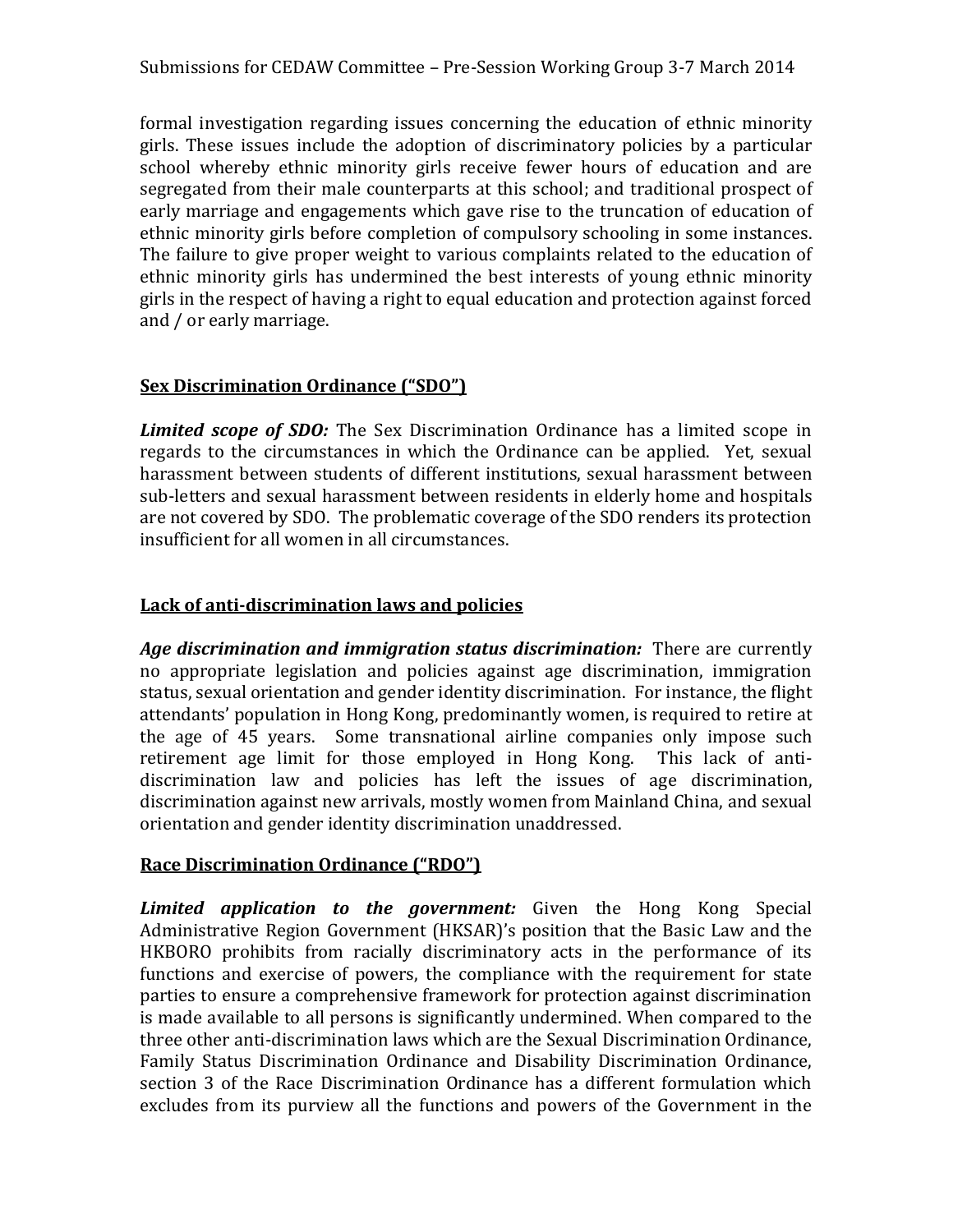exercise of its public functions such as the operations of the Hong Kong Police Forces and Correctional Services Department, except the areas specifically identified in the RDO. Section 26 of the Race Discrimination Ordinance also excludes the Education Bureau from the remit of the law thereby limiting the scope and applicability of the law across a wide range of government services and provisions.

*Inaccessibility of the Race Discrimination Ordinance:* The prerequisite to attempt reconciliation with the perpetrator of discrimination before the Equal Opportunities Commission can consider providing support for a legal claim under the RDO necessarily weakened the effectiveness of the RDO. Such limitation not only undermines the rights of access to justice and equal treatment before the law for all persons, but also makes it more difficult for people to invoke the RDO. Since its enactment, there has not been a single case brought on the basis of the RDO in courts.

#### **Women's Commission ("WoC")**

*Not high level enough:* The WoC is called a central mechanism in para. 2.24 of the Government's report. However, it is under the purview of the Secretary for the Labour and Welfare Bureau and only positions itself as an advisory body rather than an independent monitoring body of the Government. The WoC definitely falls short as being a high-level central mechanism with appropriate powers and resources. Therefore, the WoC is not an effective central mechanism to promote the interests and well-being of women in Hong Kong. The WoC also receives its secretariat support from Team 2, Division 1 of the Labour and Welfare Bureau. Such officer rank has the actual authority to ensure cooperation and police compliance across the bureau.

Lack of transparency in appointment of Commission member and lack of *representation:* The WoC was not transparent in its appointment of members. There is also a lack of mechanism in regard to the criteria used to appoint its members to ensure different groups of women in the community are represented.

*Limited impact on Government and on society:* It is unclear the extent to which the policies and programmes of the WoC are accessible and made available to the community, especially to the ethnic minority women who might not know English and Chinese.

*Inadequate emphasis on diversity mainstreaming:* The WoC fails to incorporate a diversity mainstreaming policy that would encourage the Commission to include in its considerations, the impact of laws, policies and programmes on the lives of different types of women, especially that of ethnic minority women. In particular, it is apparent from the list of issues covered under the Commission's Gender Mainstreaming Checklist, which fails to elaborate the experiences of ethnic minority women. The adoption of gender mainstreaming within the government is shown to be ineffective and unsustainable. According to information provided at WoC's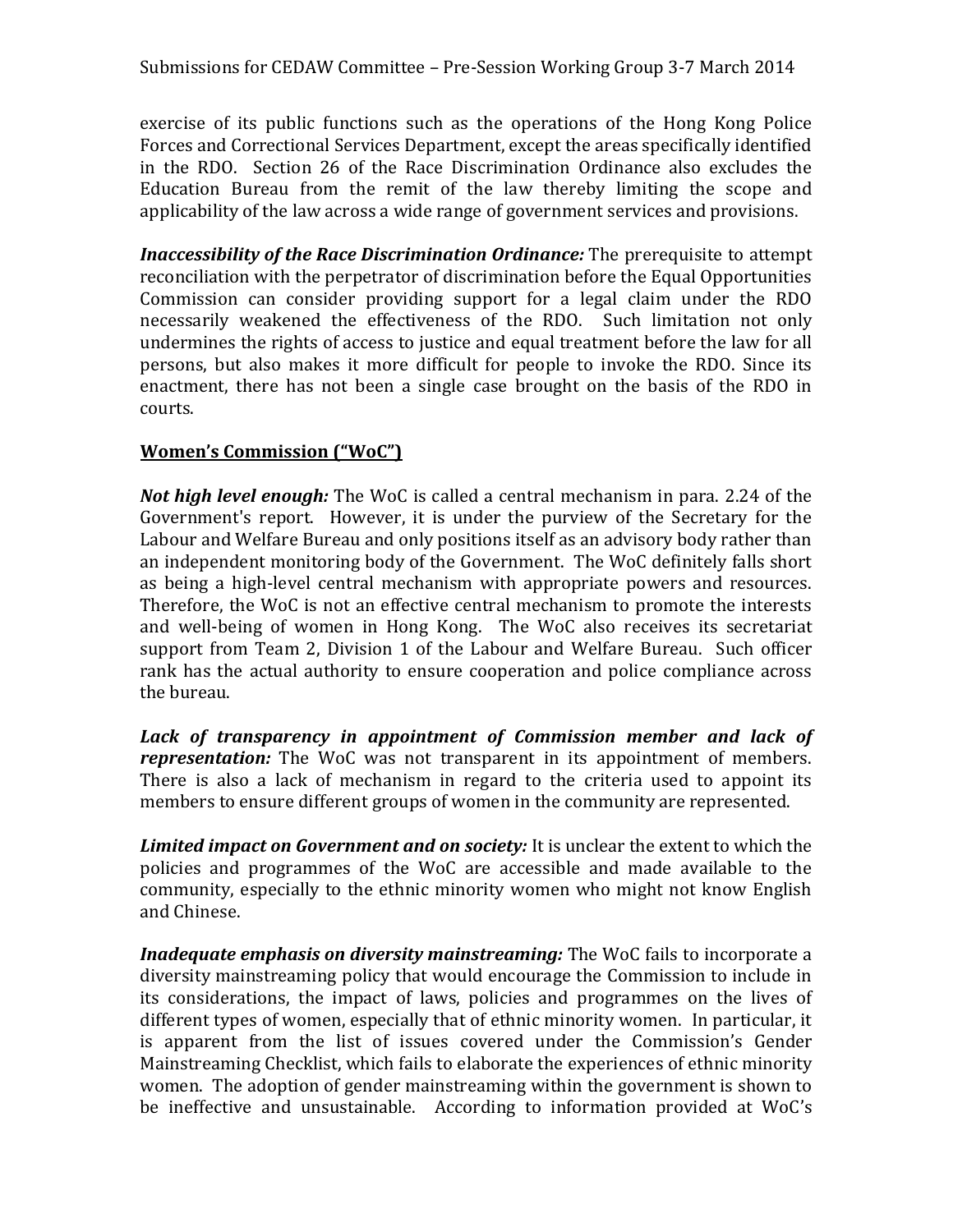website, in the past 12 years (i.e. since 2002), the Government has only evaluated 40 policies or one-off programmes for the purpose of gender mainstreaming.<sup>i</sup> Moreover, gender budgeting has always been a crucial part of gender mainstreaming; yet, there is no mention of any gender budgeting or resource allocation to complement the process of implementing gender mainstreaming.

*Implementation of the Convention impacted by the lack of data:* The Government has failed to publicly provide disaggregated data on the basis of gender. This has grossly undermined the ability of NGOs and the community at large to assess the impact of different laws and policies on the situation of women in a wide range of spheres, including education, healthcare, employment, immigration, access to justice, and political representation. If the Government currently does not maintain such statistics, this critically undermines the prospects of developing policies and laws which address the substantive needs of this group of women. This undermines their access to basic rights in addition to a range of other goods and services.

*Lack of a mechanism to implement CEDAW in policy formulation and administration:* There is a lack of a transparent and consistent mechanism to ensure equal opportunities principles and gender perspectives are integrated into policy formulation and implementations. In particular, the Government has not set up effective work strategy and appropriate work priorities to guarantee the implementation of CEDAW. Such low level of awareness of the concept and principles of human rights in the political framework has contributed significantly to the continual under-representation of women in the Legislative Council, District Council, the Executive Committee, the Election Committee and consultative bodies.

## **Article 4 Temporary Special Measures**

*Lack of implementation mechanism and coherent legislation:* Temporary Special Measures have never been invoked to advance the interests of marginalized groups, including women as a whole nor women who face multiple discrimination, including but not limited to ethnic minority women and women with disabilities.

*Lack of Employment Preference for women with disabilities:* With reference to the Special Topics Report No.48 on Persons with disabilities and chronic diseases in 2008,ii 11.8% of persons aged 15 and over with disabilities were employed, which only constituted 1.2% of the total employed population of Hong Kong. Among all employed persons with disabilities, there were proportionally more males (56.0%) than females (44.0%). Therefore, there is a pressing need for the government to provide adequate protection for women with disabilities and establish an efficient mechanism to increase job opportunities for women with disabilities.

# **Article 5 Stereotyping and Prejudices**

#### **General**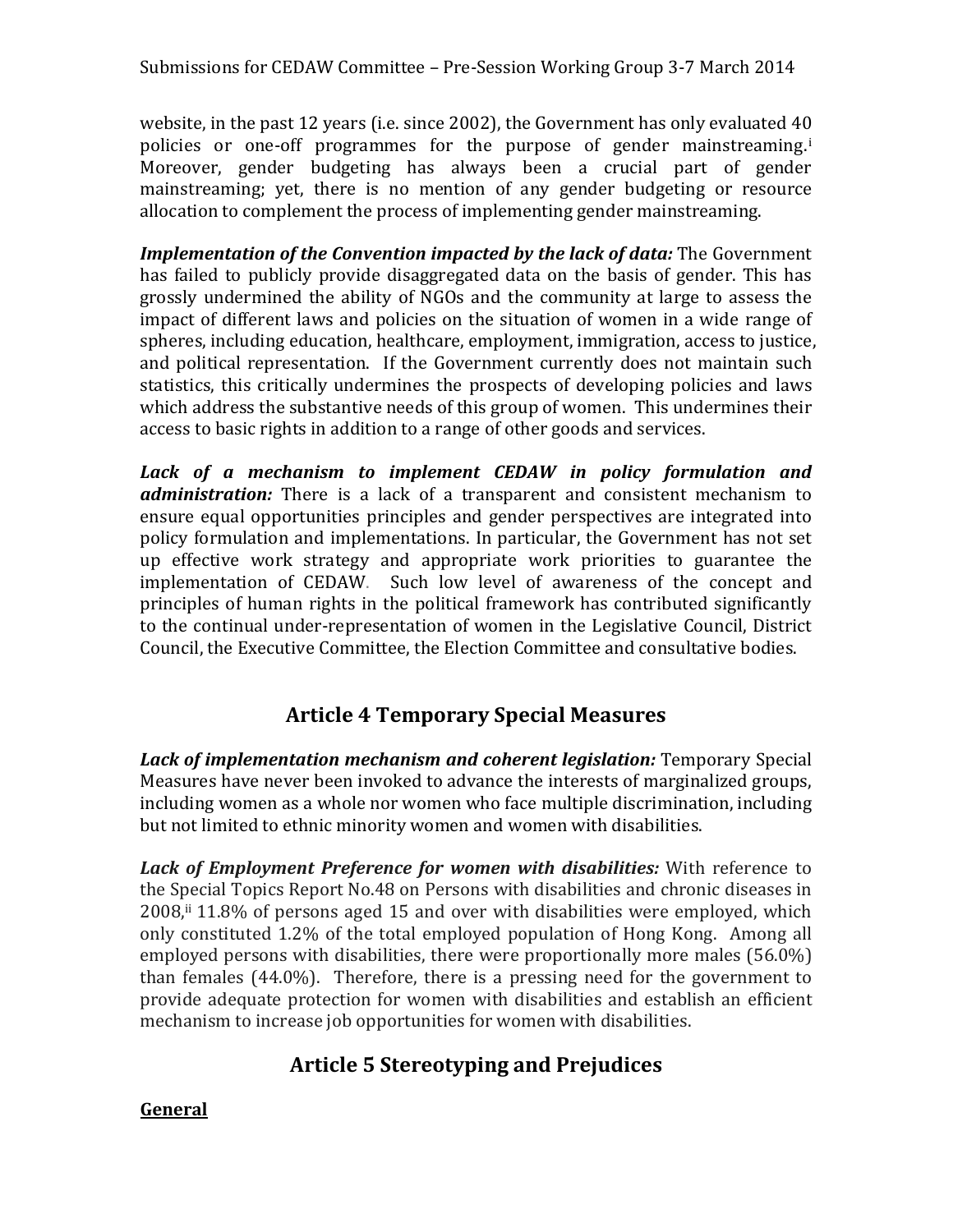*Lack of gender education:* There is a lack of gender education in formal curriculum to address the problem of stereotypes and prejudices. Public education is pivotal for the promotion of CEDAW in order to increase services and cultural acceptance to eliminate the negative attitudes towards different groups of women.

#### **Ethnic Minority Women**

Lack of proactive actions and gender sensitive initiatives from the Equal *Opportunities Commission:* Given the marginality of the ethnic minority women which ultimately impacts their basic rights, quality of life and hence prospects for upward social mobility, the various forms of exclusion and discrimination these women face often made them an unlikely complainant. Therefore, it is incumbent on the EOC to take a proactive approach to empower the ethnic minority women who are victims of discrimination, to voice out and seek help.

*Limited public education to raise awareness:* There is a deep-rooted gender stereotypes in the community regarding women and their capacities in a range of spheres in public and private life. However, the government has devoted limited effort to raising the awareness of the public on stereotypes and prejudices as well as the content of existing anti-discriminatory laws to address such type of discrimination.

In particular, there is an exacerbating discrimination against ethnic minority women and girls by different members of the public, including but not limited to educators, employers, government officers, law enforcement officers and judicial staff. These attitudes detrimentally impact the interests of ethnic minority women who are routinely stereotyped negatively on account of misperceptions about cultural practices, religious beliefs as well as prejudices towards their appearances, such as attire and skin color.

*Inaccessibility of anti-discrimination legislation:* In the Government Report, It was mentioned that the Government had organized public education programmes and initiatives to promote gender equality. However, these programmes and initiatives are often inaccessible due to various underlying difficulties faced by the ethnic minority women. These difficulties include language barriers, lack of awareness of the availability of translated information, illiteracy, dependency due to lack of independent financial resources contributing to immobility, fear, as well as a fundamental lack of trust of public officials due to stereotyping and prejudice.

#### **Lesbian, Bisexual and Transgender persons (LBT)**

*Highly inadequate policies to address the discrimination against lesbian and bisexual women as well as transgender persons:* The LBT community continues to face discrimination in the society. A 2012 study found that 70% of the general working population felt that LBT individuals faced discrimination in the workplace, and a majority of LBT employees concealed their sexual orientation or gender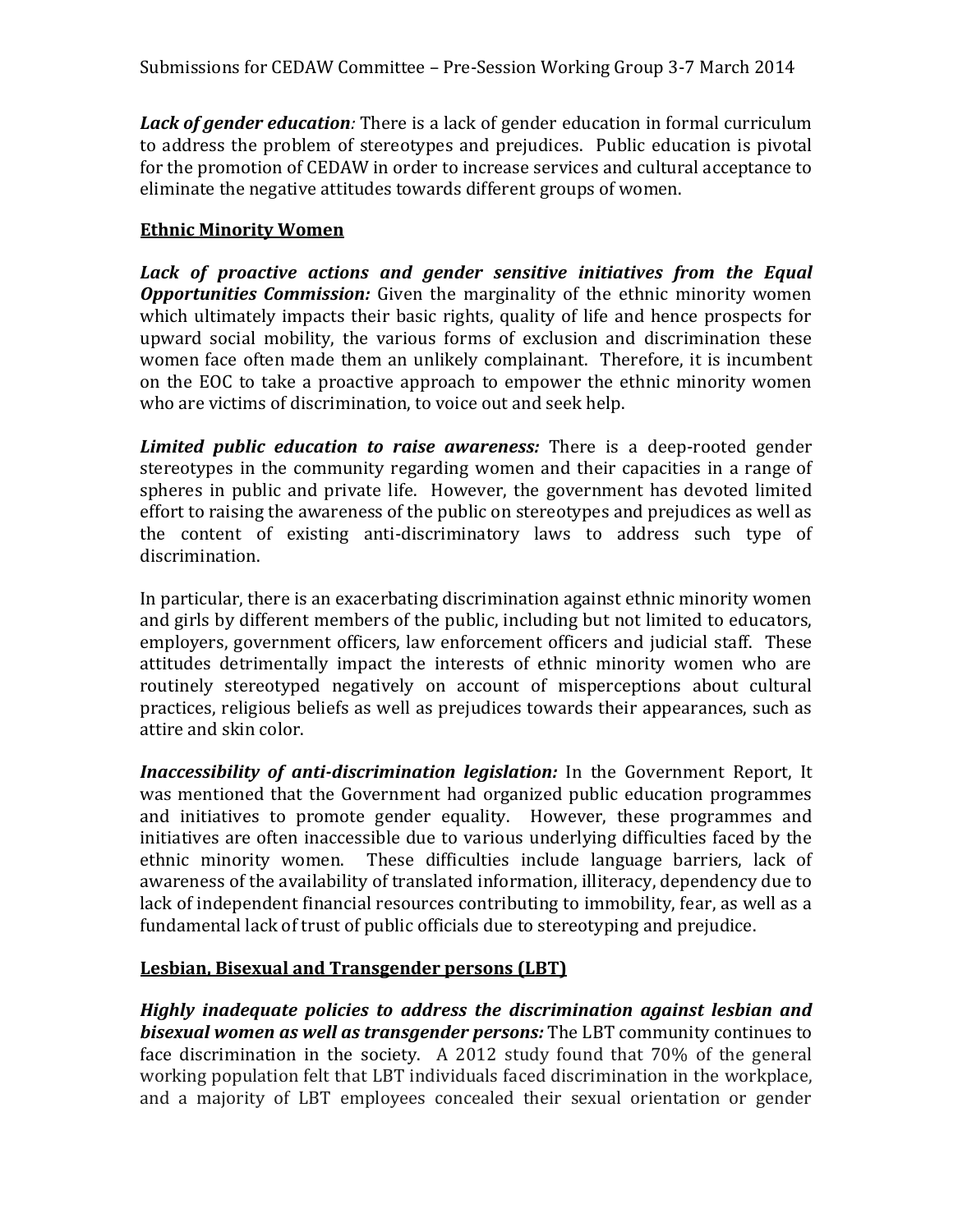identity at work.<sup>iii</sup> A 2010 survey reported that 53% of the lesbian and bisexual women who responded had experienced discrimination or harassment, much of which occurred in schools.<sup>iv</sup> There is no legislation that prohibits discrimination on sexual orientation or gender identity even after the issue has been widely addressed by the Human Rights Committee, CESCR and CRC.

#### **Violence Against Women ("VAW")**

*Lack of gender sensitivity amongst professionals:* Discrimination against women, especially victims of VAW, is often neglected. The lack of sensitivity in domestic violence amongst many trained front-line workers, involving social workers, police officers, teachers and medical professionals reflected the insufficiency of guidelines and training for social workers and police officers. The unsympathetic and insensitive environment in court also may present a second assault to victims of VAW and further deterred them from reporting.

*Insufficient support given to victims of VAW with disabilities:* It is alarming that there is a low reporting rate of VAW involving victims with disabilities due to the lack of support in the law enforcement process and litigation procedures, such as the unavailability of sign language for deaf women and the insufficient support given to women with intellectual disabilities.

*Lack of continuous support to victims of VAW:* Continuous social, psychological and medical support for victims of VAW are often insufficient, thereby, affecting the psychological and physical recovery of victims to leave shelter homes and start their new lives.

*Problems of law implementation:* In fear of social criticism, the reporting rate of VAW is low. However, initiation of criminal proceedings against batterers relies solely on the victim's willingness and determination. The lack of proactive actions within the legal system, such as a witness protection programme, allows the continuation of abusive behaviour of the abusers. In response to the Government report which suggested that the Community Investment and Inclusion Fund (CIIF) has been providing seed funding to support community-initiated projects that deals with domestic violence, it is concerned that CIIF is not established to provide seed funding support women-specific and domestic violence- related projects.

#### **Domestic Violence**

*Problematic data collection due to the unclear definition of 'domestic violence':*  Recently, the number of domestic violence cases has reduced drastically. From information provided at the Hong Kong Police Force's website, In 2006, 2007 and 2008, the police had two sub-categories of crime under "Domestic Violence", namely "Crime Cases" and "Miscellaneous Cases", in which the number of "Domestic Violence – Miscellaneous Cases" was twice as much as that of "Domestic Violence – Crime".<sup>v</sup> But since 2009, the police have only categorized it as "Domestic Violence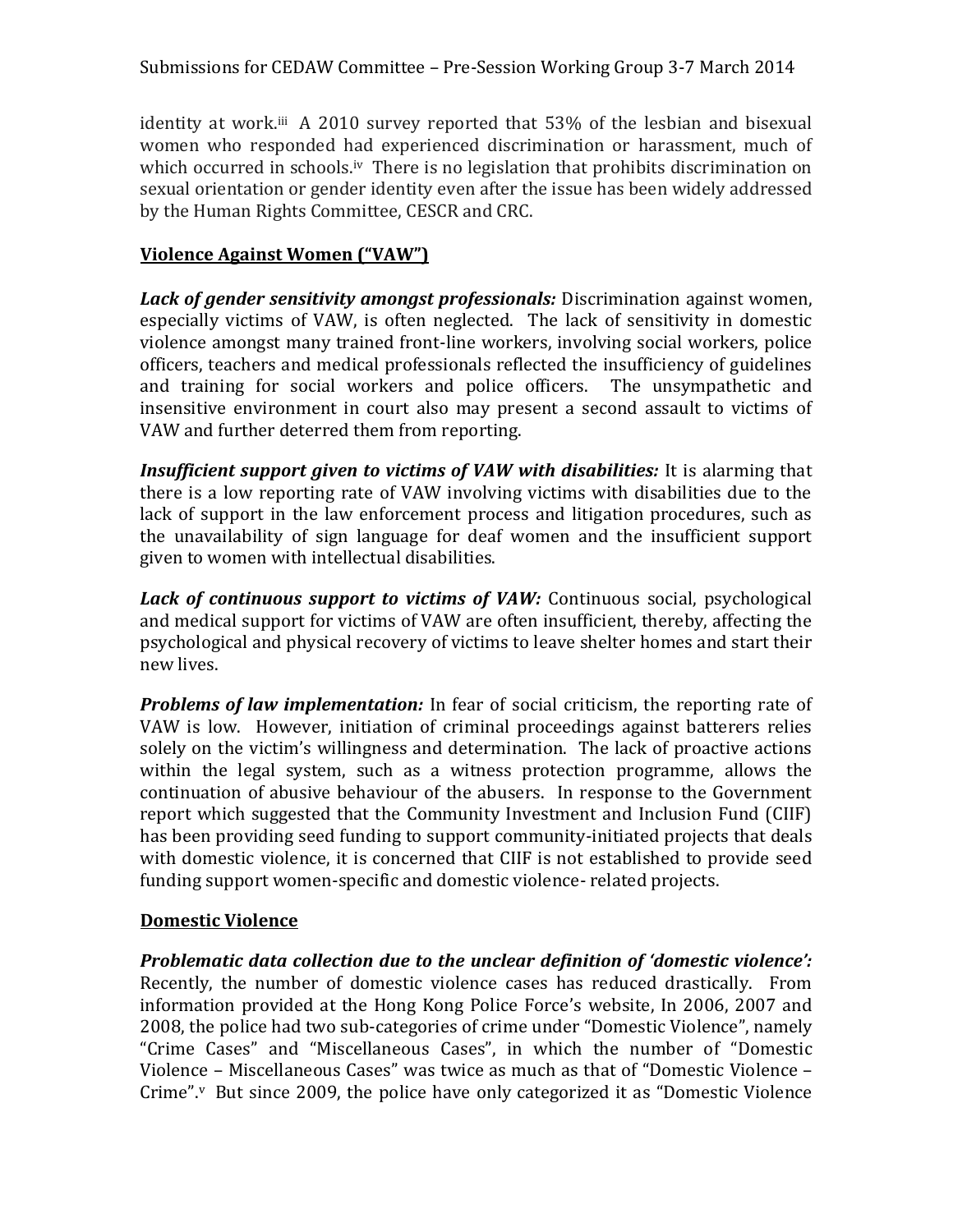Crimes" and have kept the number of "Domestic Violence Crimes" cases recorded by the police at a low level, leaving it unclear for the public to understand their categorization of and procedure of handling cases which used to be categorized as "Domestic Violence – Miscellaneous Cases". This new categorization has also resulted in domestic violence cases of miscellaneous nature departed from the protocol in handling cases of domestic violence. This amounts to a failure to offer substantive equal protection for victims of domestic violence categorized under the new category. Moreover, statistics provided at the police website is not consistent. For example, the number of Domestic Violence Crime cases for 2007 is difference in its comparison with 2006 and 2008. The lack of clear data prevents a comprehensive assessment for the causes and consequences of domestic violence on women.

*Deterrence to report cases of domestic violence:* The report of child sexual abuse is not mandatory and the responsibility lies within the families. This put the sexually or physically abused children in a very vulnerable condition. Very often, the traditional gender roles and dependency on the males are major reasons for not reporting instances of domestic violence.

*Ineffectiveness of anti-abuse programme, treatment and counseling for perpetrators of domestic violence:* Even though there are anti-abuse programme, treatment and counseling available for abusers, these programmes and treatments are often not compulsory which render them ineffective and not influential enough.

#### **Sexual Violence**

*Insufficient resources allocated to victims of sexual violence:* Albeit CEDAW has pressed the government for building a crisis support center for anonymous victims in the 2006 periodic reports, a "Rape Crisis Intervention Centre" has not yet been established to provide for a one-stop location for victims of sexual violence to seek comprehensive assistance from professionals. The existing "Multi-purpose Crisis Intervention Centre" is not a one-stop supply for all the services needed by victims of sexual violence, including but not limited to check up specifically for sexually transmitted diseases.

#### **Domestic Violence Ordinance**

*Lack of substantive equal protection for victims of domestic violence:* Although the Domestic Violence (Amendment) Ordinance 2008 and Domestic Violence (Amendment) Ordinance 2009 have amended the former Domestic Violence Ordinance to expand the scope of the ordinance to include spouse, former spouse and their children, cohabitants and former cohabitants as well as immediate and extended family members, the Domestic and Cohabitation Relationships Violence Ordinance still fails to account for specific factors and circumstances of particular groups of women which work to compound their situation of violence, including but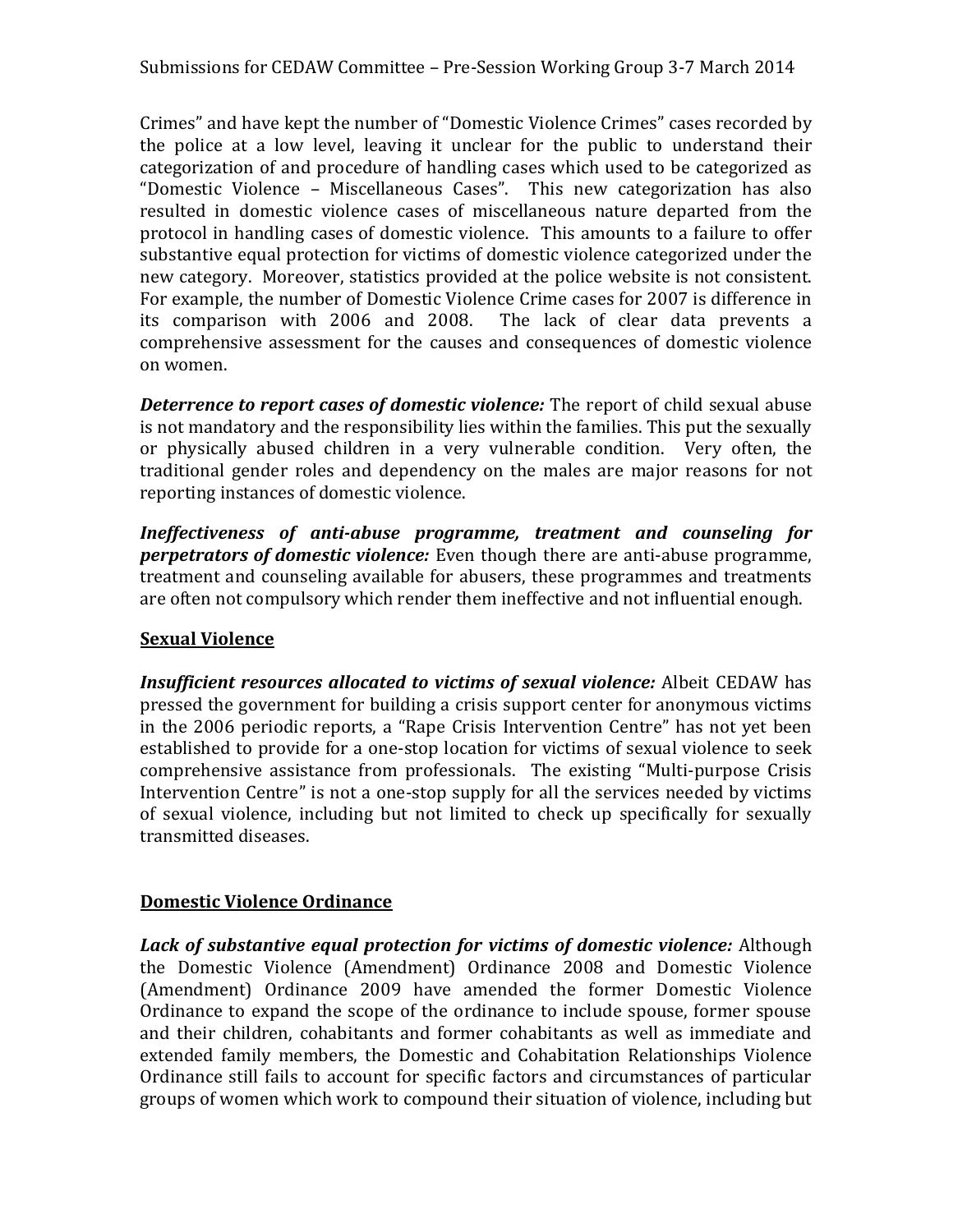not limited to disability, immigration status, cultural, religious, and family compositions. This renders the failure of the Domestic Violence and Cohabitation Relationships Ordinance inaccessible to offer substantive equal protection for all victims of domestic violence.

## **Article 6 Trafficking and Prostitution**

#### **General**

*Inadequacy of anti-trafficking legislation:* The existing anti-trafficking legislation in Hong Kong only prohibits human trafficking for the purpose of prostitution but not for other forms of trafficking and forced labour. Moreover, the international standards set out in the Palermo Protocol, the ICCPR or CEDAW has not been extended to Hong Kong. The current legislation is not adhering to these international standards due to the inclusion of a requirement of movement of victims, the single-minded focus on trafficking for the purposes of prostitution, the exclusion of forced labour.

#### **Migrant Domestic Workers**

*Unaddressed debt bondage situation:* MDW from Indonesia and the Philippines usually face notable indebtedness assumed in their home countries as part of the terms of job placement through agencies, which have the potential to lead to situation of debt bondage. Migrant domestic helpers from the Philippines and Indonesia are generally charged the equivalent of approximately \$1,950 and \$2,725, respectively, by recruiters in their home countries, debts that may comprise more than 80 percent of workers' salaries for the first seven to eight months of employment. It has been reported that several of Hong Kong's domestic worker employment agencies have charged fees in excess of Hong Kong law and illegally withheld passports, employment contracts, and bank debit cards of domestic workers until their debt has been paid.

#### **Sex Workers**

*Discrimination against sex workers:* Some sex workers reported physical/ verbal assault by the police or immigration officers upon arrest and questioning. These sex workers are being deprived of their basic human rights, such as the right to remain silent; right to legal representation, right to a fair investigation by requesting for an interpreter, right to have toilet breaks and rest during questioning, and the right to refuse signing the cautioned statements. Based on their experience, NGOs specialized on sex workers generally believe that statements given by sex workers were often given less credit by the judges.<sup>vi</sup>

Moreover, there is an alarming situation of sex workers being murdered while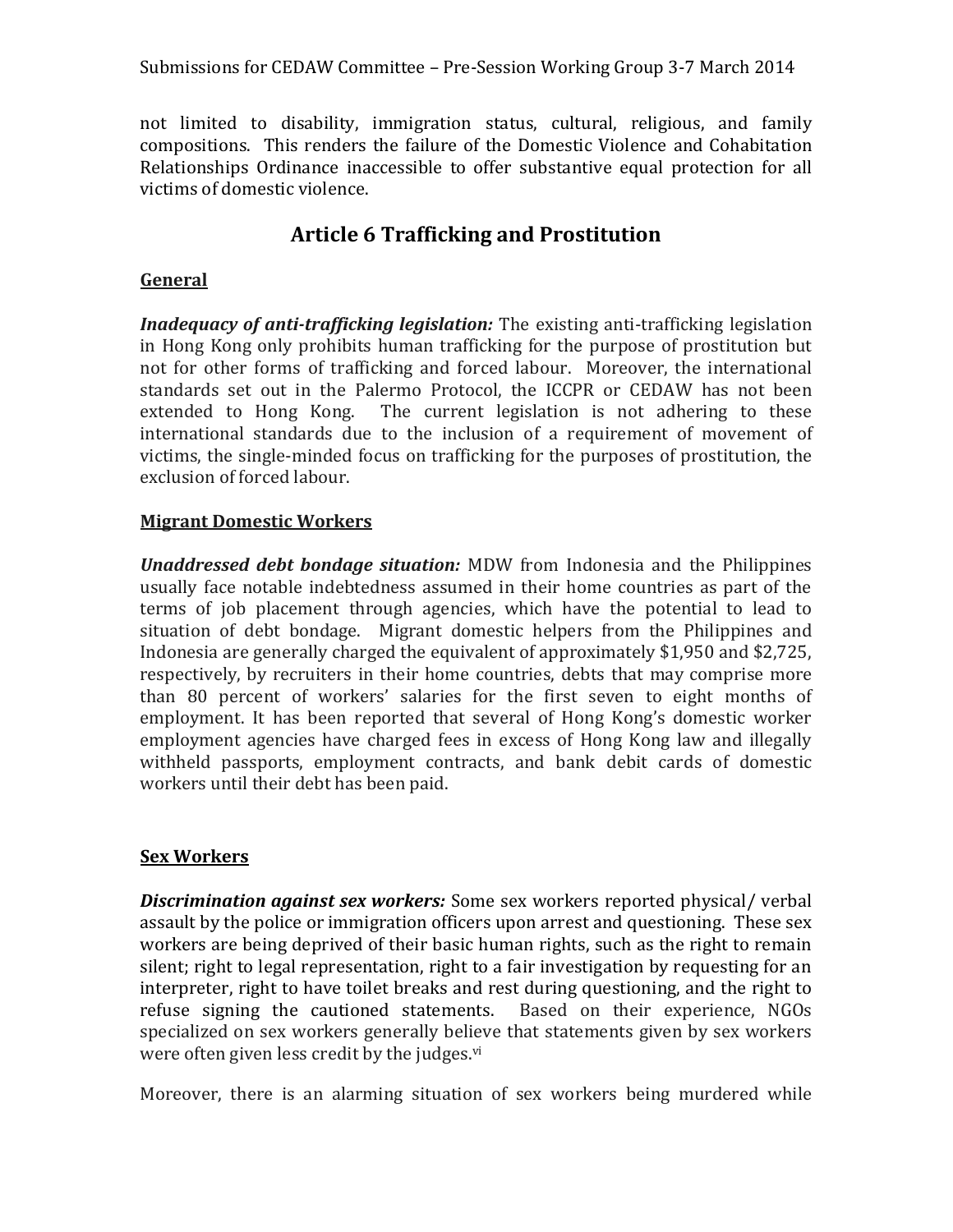working in 'one woman apartments'. According to the Hong Kong laws, it is not illegal for an individual HK resident to work as a sex worker. However, any premises within which two or more persons provide commercial sexual services are considered an illegal "vice-establishment". Sex workers are therefore forced to work in an isolated setting, which exposes them to dangers.

**Exploitation by law enforcement officers:** Police officers, during undercover operations, are allowed to solicit sex workers to perform certain sexual services including masturbation (which is in the end unpaid) to "collect evidence" for prosecution. The law enforcement process is discriminatory and exploitative. Nevertheless, Complaints Against Police Office ("CAPO") is not an independent mechanism to process complaints against police but a division under the Hong Kong Police Force. Its transparency and reliability should be questioned and challenged.

### **Article 7 Political and Public Life**

*Negative impact of Functional Constituencies of the Legislative Council (LegCo), Ex Officio Members of the District Councils and the Election Committee on political representation of women:* As acknowledged by CEDAW in the 2006 Concluding Observations, there is a need to increase the political representation of women in the Functional Constituencies of LegCo, which is considered undemocratic and reinforces male dominance. However, the government has yet to adopt any measures to address the problem. The undemocratic appointment of Ex Officio Members of the District Council and member of the Election Committee has also been considered a hindrance to the political representation of women due to the stereotype of a male-dominant Chinese society.

*Structural barriers undermine different groups of vulnerable women to participate in public life:* Although in theory all women have an equal right to vote, stand for office and participate in public life, various structural barriers operate to undermine their ability to do so, such as language barriers to exercise their rights and lack of knowledge of the political system.

### **Article 10 Education**

*The right to equal education and access to higher education of women form vulnerable groups, women of multiple minorities in particular, are seriously undermined:* Mainstream schools fail to provide rights-based education support and adequate individualized support to non-Chinese speaking ethnic minority students, new arrival girls and students with disabilities. This lack of support often results in a lower academic achievement and narrower further education prospects, which contributes to women's poverty.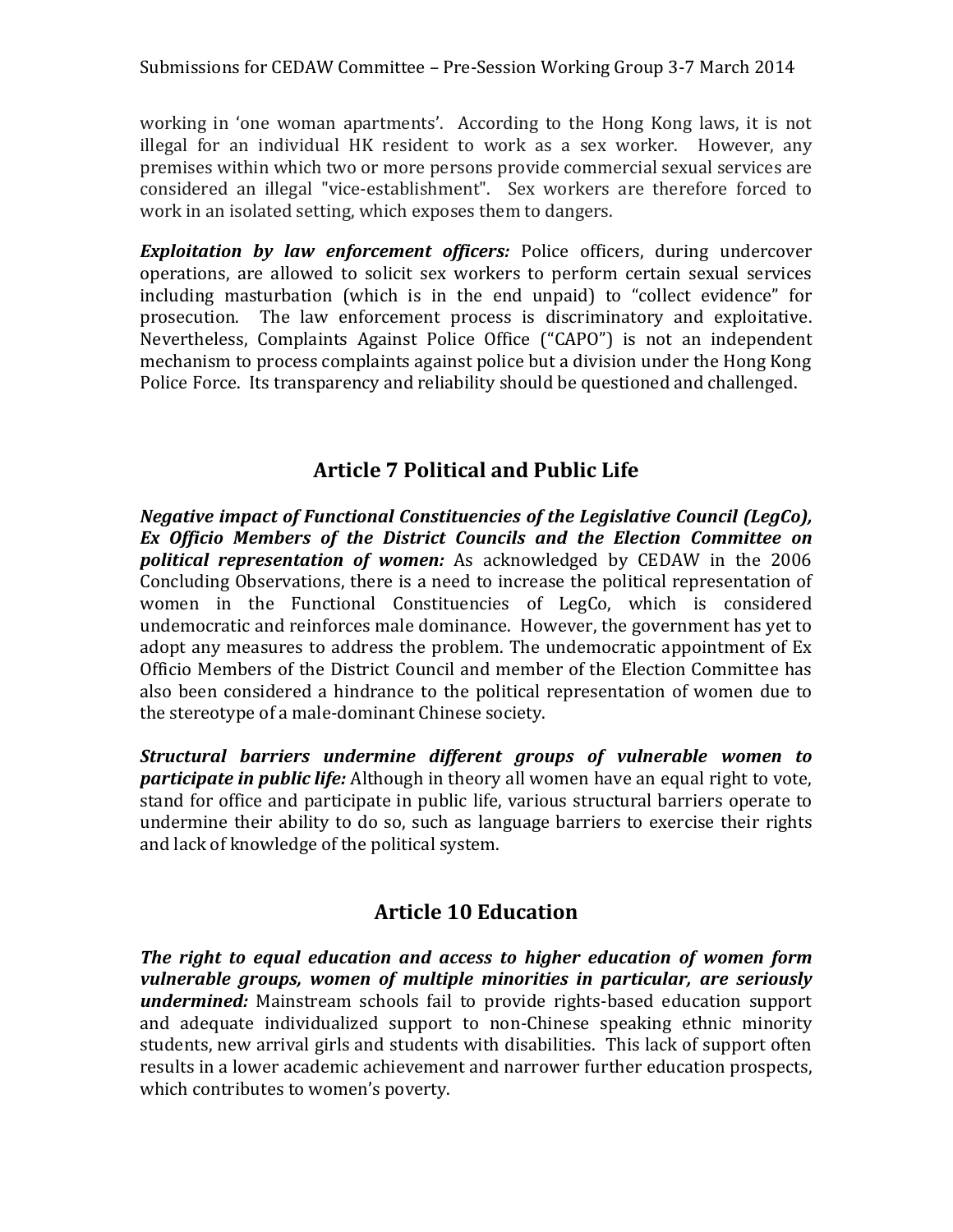Submissions for CEDAW Committee – Pre-Session Working Group 3-7 March 2014

*The inadequacies in the education system to provide continued education opportunities for women from various vulnerable groups:* The public education system fails to fully equip women of ethnic minority origin, new arrival women an women with disabilities to exercise their full range of rights as protected by CEDAW after they graduated. The insufficient provision of evening adult education and part-time education has deprived women who have other commitments of their access to continued education, which in turn decrease their social and occupational mobility.

#### **Ethnic Minorities Children**

*Segregation of ethnic minority children and lack of language support in education policy:* There is a practice of segregated schooling of ethnic minority children in Hong Kong and the lack of official curriculum for teaching Chinese as a second language for non-Chinese speaking students. Even for schools that accommodate ethnic minority girls, there is a practice of separating ethnic minority girls and boys which results in a shorter class time for ethnic minority girls. The lack of adequate attention from both the community and the Education Bureau to the education of ethnic minority children generally has exacerbated the situation of ethnic minority girls who face gender-based segregation, unequal hours of schooling and early departure from school due to forced marriage.

*Misapplication of the principle of CEDAW on equality of opportunity:* The Government has misapplied the principle of equality of opportunity when attempting to provide equal educational opportunities to non-Chinese speaking girls. The Government claimed that non-Chinese speaking girls should receive equivalent education opportunities as compared to non-Chinese speaking boys. However, the proper application should result in non-Chinese speaking girls receiving equivalent education opportunities as compared to *all other* male counterparts, not only non-Chinese speaking boys.

*Exclusion of ethnic minority girls in sex education classes:* Sex education is a delicate and sensitive issue for many ethnic minority parents. However, this should not be a basis on which to deny access to sex education to ethnic minority girls.

### **Article 11 Employment**

*Inadequate protection from the Employment Ordinance ("EO") for casual women worker:* The EO provides labor protection and benefit entitlement for employees working at least 18 hours a week for a continuous period of four weeks  $("4.18")$ . Therefore, casual workers who do not work according to the definition of employment relation ("4.18") are not entitled to any protection laid down by the Employment Ordinance. This "4.18" labor regulation has also caused a lot of exploitations of part-time workers. In many cases, terms of employment explicitly stipulate 17.5 hours of work every four weeks, or termination for one week after working for 3.5 weeks, resulting in many new casual work patterns and serious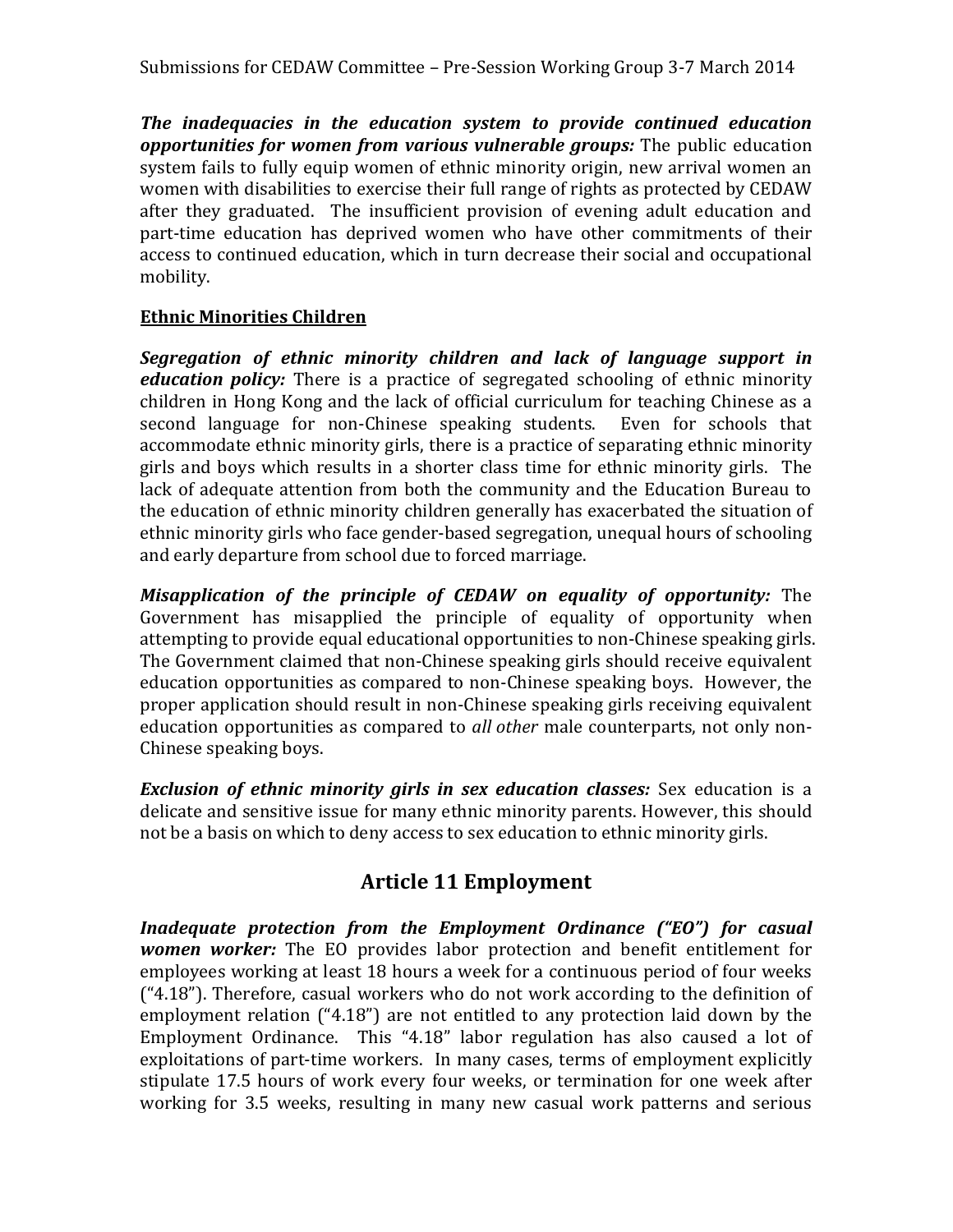exploitation. As a result of casualization, more women are falling out of the employment benefits protection.

#### *Discrepancy between the wage level of male and female workers*

*Lack of universal retirement protection:* As the population is aging and women live a longer life than men, the number of the number and proportion of women elderly is constantly increasing. It follows that we have to concern about the retirement protection of elderly women.

As CSSA is a means-tested scheme, it is by nature, not a universal scheme that provides adequate retirement protection to all citizens. While the final benefits gained by the Mandatory Provisional Fund ("MPF") are totally dependent on the length and amount of contribution from both the employers and the employees. This scheme is not favorable to elderly workers, low-income workers and also those employees who have not had a continuous and long record of joining the scheme. Most importantly, the MPF is a gender insensitive retirement scheme since unpaid homemakers are predominantly women. There are approximately 700,000 homemakers in Hong Kong, more than 99% of them are women. When these women grow old, they are not protected by any statutory retirement protection scheme, unless they are eligible for CSSA. Therefore, to these underprivileged women workers, the MPF will only provide a meager retirement protection.

*Lack of vocational training and accreditation for women workers:* Existing vocation training and programmes provided by the Employees Retraining Board ("ERB") are not effective to some groups of women. For women with children, they cannot access ERB training courses because the class schedules and timetables are rigid and cannot accommodate the needs of childcare. For new arrival women and ethnic minorities women, their skills and knowledge are often not recognized due to language barriers to examinations and assessments. The lack of vocational training and accreditation has significantly undermined the employability of these women workers.

*Lack of gender budgeting in regard to employment:* The Government claimed that women can already benefit from the society's resources on a par with men based on the observation that half of the service users of the three largest components in Government's recurrent spending, namely education, social welfare and health, are women. As the Government is satisfied with the present situation and is only focusing on the three areas mentioned above, the Coalition noticed that there is no mention of any gender budgeting or resources allocation in the process of implementing gender mainstreaming. The lack of gender budgeting has created difficulty for employers to employ through a gender perspective.

#### **Pregnant Migrant Domestic Workers**

*The risk associated with unplanned pregnancy of Foreign Domestic Helpers:* The Coalition is concerned about the wellbeing of pregnant MDW in Hong Kong due to a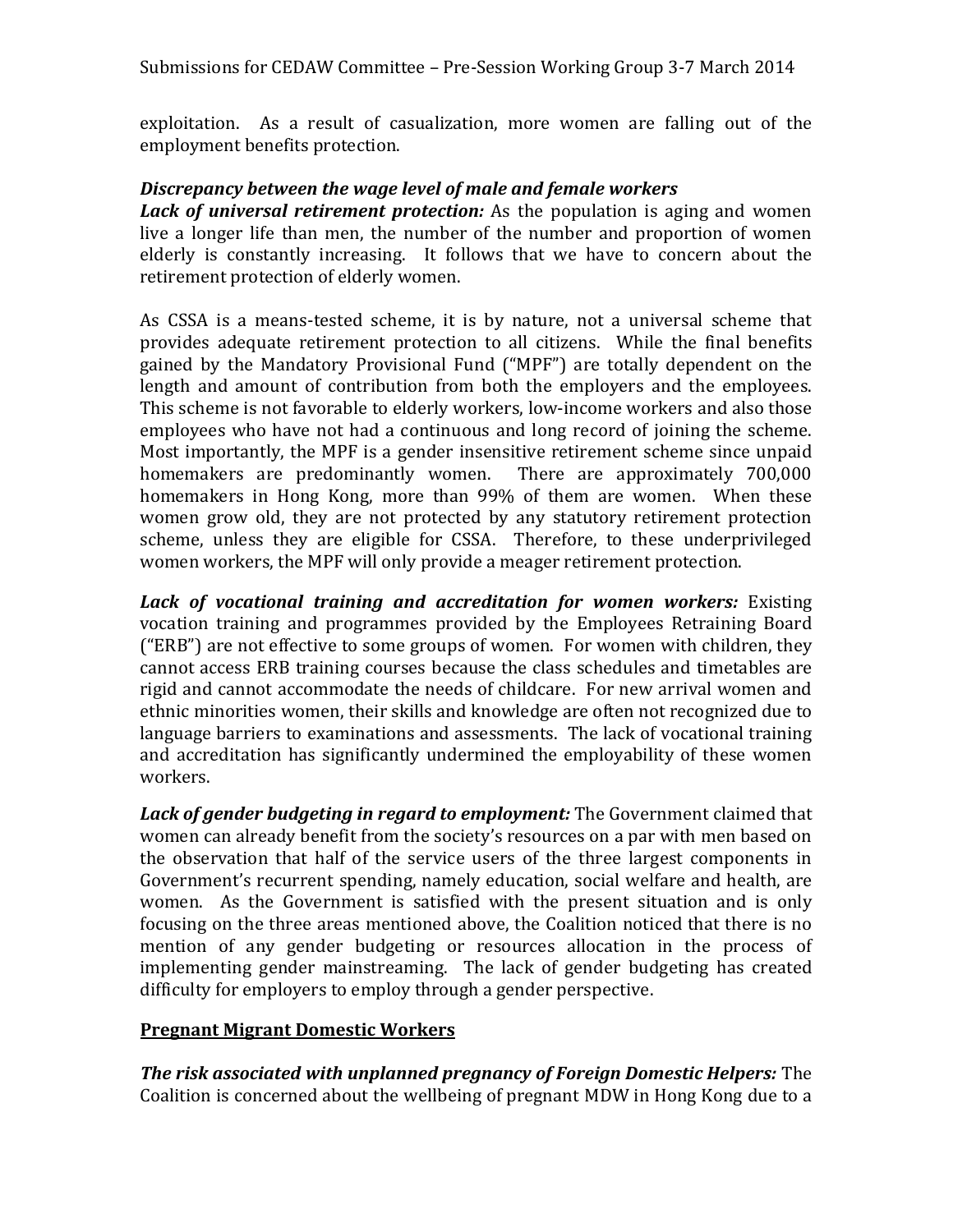lack of social and medical support. Since the employment contract of MDW has no provisions regarding pregnancy, MDW are excluded from the employment benefit of having maternal leave and, for most of the time, are at risk of being laid off by their employers due to unexpected and unplanned pregnancy. Once they have been terminated, these pregnant MDW, as visitors to Hong Kong, are not entitled to public healthcare services. The prevalent practice is to rush to the emergency room of hospitals at times of laboring which are obviously dangerous and risky for both the mother and the baby. The resulting unpaid medical bills usually tint the record of these MDW and impaired their ability to seek approval from the government on subsequent employment contracts. Most importantly, as the baby will be born a permanent resident of Hong Kong, the MDW often resort to overstay and become more vulnerable to abuse and human trafficking.

#### **Women with Caring Responsibilities**

*Lack of childcare support for women to participate in the labor market:* Many married women workers are displaced from the labor market due to the lack of childcare services. Currently, mothers who would like to participate in the economy are often left limited option of subsidized childcare services which is usually limited in its supply, expensive, located in inconvenient locations, and sometimes loosely supervised. A significant number of women become "discouraged workers" who are deterred from re-entering the labor market after giving birth. The lack of childcare support that fits the needs of women with young children consequently deprives women the freedom to employment and further marginalizes women workers.

*Inadequate maternity leave and the lack of paternity leave legislation:* The benefits conferred on pregnant employees by the existing employment law regime fall short of the international labour standard. According to the ILO Treaty No. 183, pregnant employees should be entitled to a maternity leave which is at least 14 weeks long. However, the statutory maternity leave in Hong Kong is only 10 weeks long. In addition to extending the duration of the statutory maternity leave, the society has an increasing demand for statutory paternity leave. While the proposal was discussed in LegCo in January 2013, the government has not yet put forth any bill. There is therefore an urgent need to facilitate the drafting and implementation of statutory paternity leave in order to provide women with more support from their spouses after childbirth.

*Casualization of women workers:* There are an increasing number of women employed as casual workers. Women with caring responsibilities are often forced to work as casual workers who are excluded from any labor protection under existing employment laws (as discussed above). The working poor female population is more likely to be victims of poverty. Thus, the government must alleviate poverty by focusing on the under-employment of women with caring responsibilities.

#### **Women with Disability**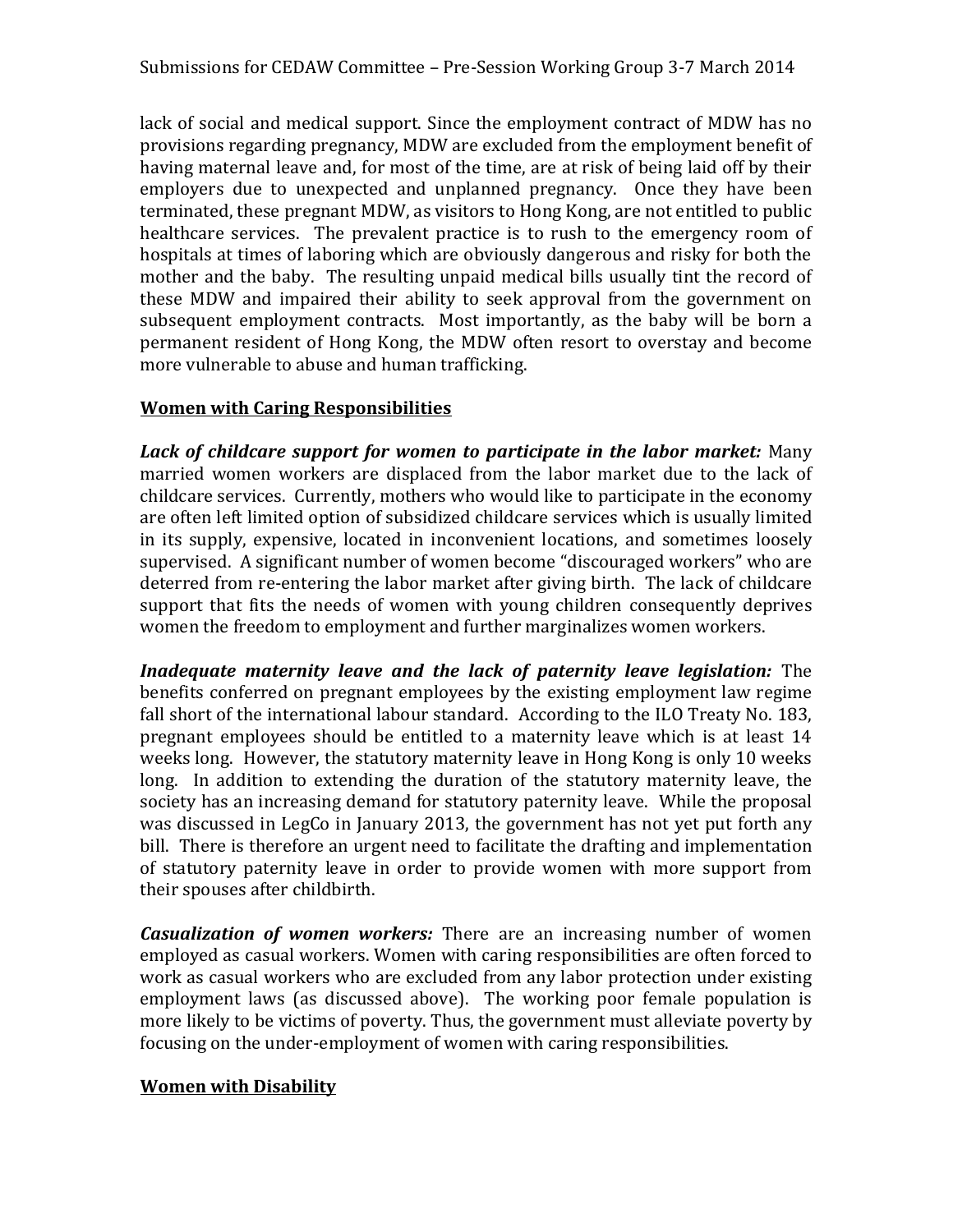*Discriminatory special arrangement that renders protection from the Statutory Minimum Wage ("SMW") inadequate for employees with disabilities:* Although the SMW applies to employees with disabilities and able-bodied employees alike, a special arrangement is provided under the Minimum Wage Ordinance ("MWO") so that employees with disabilities whose productivity may be impaired by their disabilities are entitled to have their productivity assessed to determine whether the should be remunerated at the SMW rate. Despite the right to invoke a productivity assessment is entirely vested in the employees with disabilities, their likelihood to be employed is apparently smaller if they have not gone through the Productivity Assessment to indicate their ability. This special arrangement discriminatory in itself that often results in disabled women not protected by the SMW.

#### **Migrant Domestic Workers ("MDW")**

*The conditions of stay known as the "Two-Week Rule":* Under the "Two-Week Rule", MDW are allowed to stay for further two weeks as soon as an employment contract has been terminated or expired. This short period is unreasonable and insufficient for MDW to secure new employment opportunities. We are dissatisfied with the Government's response to the CEDAW report dated 17 January 2008 which suggested that the rationale of the Two-Week Rule is to maintain an effective immigration control by deterring job-hopping because contrastingly other migrant workers, such as expatriates, are allowed a four-week transitional period. Most importantly, as they do not receive any financial support in the two-week period even if there is a breach of contract by the employers. Therefore, the MDW are put at a risk of accepting new employment opportunities in a rush manner or tolerating unfair and abusive terms and conditions.

*Live-in Rule:* Due to lack of regulations and monitoring of working conditions, the "Live-in Rule" exposes FDWs to abuse and custodial violence. Despite the objective of protecting the FDW by implementing a Live-in Rule, there are cases of MDW suffering from inhumane living conditions and treatments. The recent case of Kartika in which an Indonesian MDW was chained to a chair while her employers were on vacation is one of the alarming cases reflecting the risk the Live-in Rule posed on MDW.

*Agency exploitation:* The Coalition is concerned with the exploitative practices that take place in the process of recruitment of MDW. MDW are often forced by the agency to sign a loan agreement in their home country before they report to work in Hong Kong. The amounts secured by these loan agreements, which are approximately HKD 21,000 for Indonesians and HKD 12,000 for Filipinos, are treated as agency fees owed to the agency. However, as the loan agreements were entered into in their home countries, MDW often find no resort to such exploitation even though the amounts of such loans exceeded the 10% agency fees allowed in the EO. Most importantly, these MDW often have their passports and employment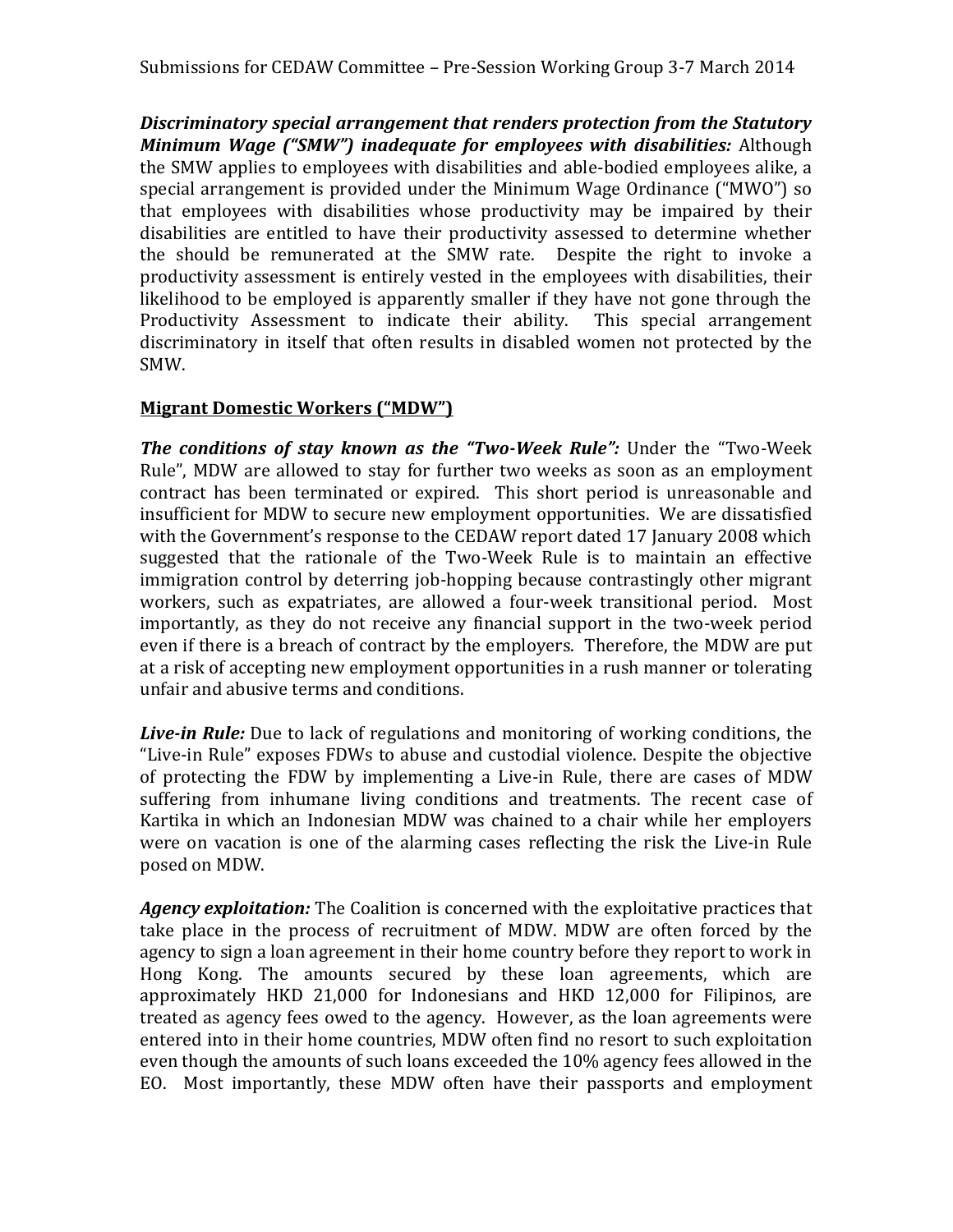Submissions for CEDAW Committee – Pre-Session Working Group 3-7 March 2014

contracts confiscated upon their arrival in Hong Kong, which deterred them from voicing out their ordeals.

*Exclusion from the Statutory Minimum Wage:* The Coalition is concerned with the exclusion of MDW from the protection of the MWO due to the mandatory and distinctive live-in requirement, which is different from that of other migrant workers. However, as recognized by the CERD, the HKCTU and FADWU referred to alleged reports of sub-standard accommodations and express concerns at the lack of a mechanism to calculate the cost of accommodation, which is used to justify a significantly lower wage level. As suggested by the CERD, while the treatment applied by the State to migrant workers does not have to be identical to that enjoyed by nationals, it should nonetheless be equivalent in its effects. The exclusion from the minimum wage is discriminatory against MDW who are primarily women based their nationality and occupation.

## **Article 12: Health**

#### **General**

*The lack of population based breast screening:* Hong Kong has an above average incidence rate of women diagnosed with breast cancer which amounts to 54.8/100,000. The lifetime risk of Hong Kong women having breast cancer is 1 in 19. In order to ensure timely treatment, population based breast cancer screening is adopted in 33 countries in the International Cancer Screening Network. Unlike these countries, despite of the fact that breast cancer is the most frequent cancer affecting Hong Kong women and ranked third in morality, Hong Kong does not have a population based screening provided for women.

#### **Women with disability**

*Disabled women are more likely than non-disabled women to lose their access to medical care and health services due to heavy medical expenses incurred:* The major reason for disabled women to be more susceptible to the traps of poverty is that their medical expenses incurred are often overly burdensome to their family due to the lack of medical insurance and, consequently, the loss of access to medical care and health services. Apart from income, the unemployed would easily lose selfconfidence, social network and linkage with the society.

*Women with psycho-socio disabilities:* It is observed that women who are prone to psycho-socio disabilities are often treated as patients suffering from mental illness, which may result in excessive psychiatric medication. Given the lack of professional and medical knowledge in regard to the illnesses they suffer, women with psychosocio disabilities are more often victims of mental impairment due to over-dosage.

*Insufficient healthcare services support for women with disabilities:* The need for healthcare services of women with disabilities has been severely neglected due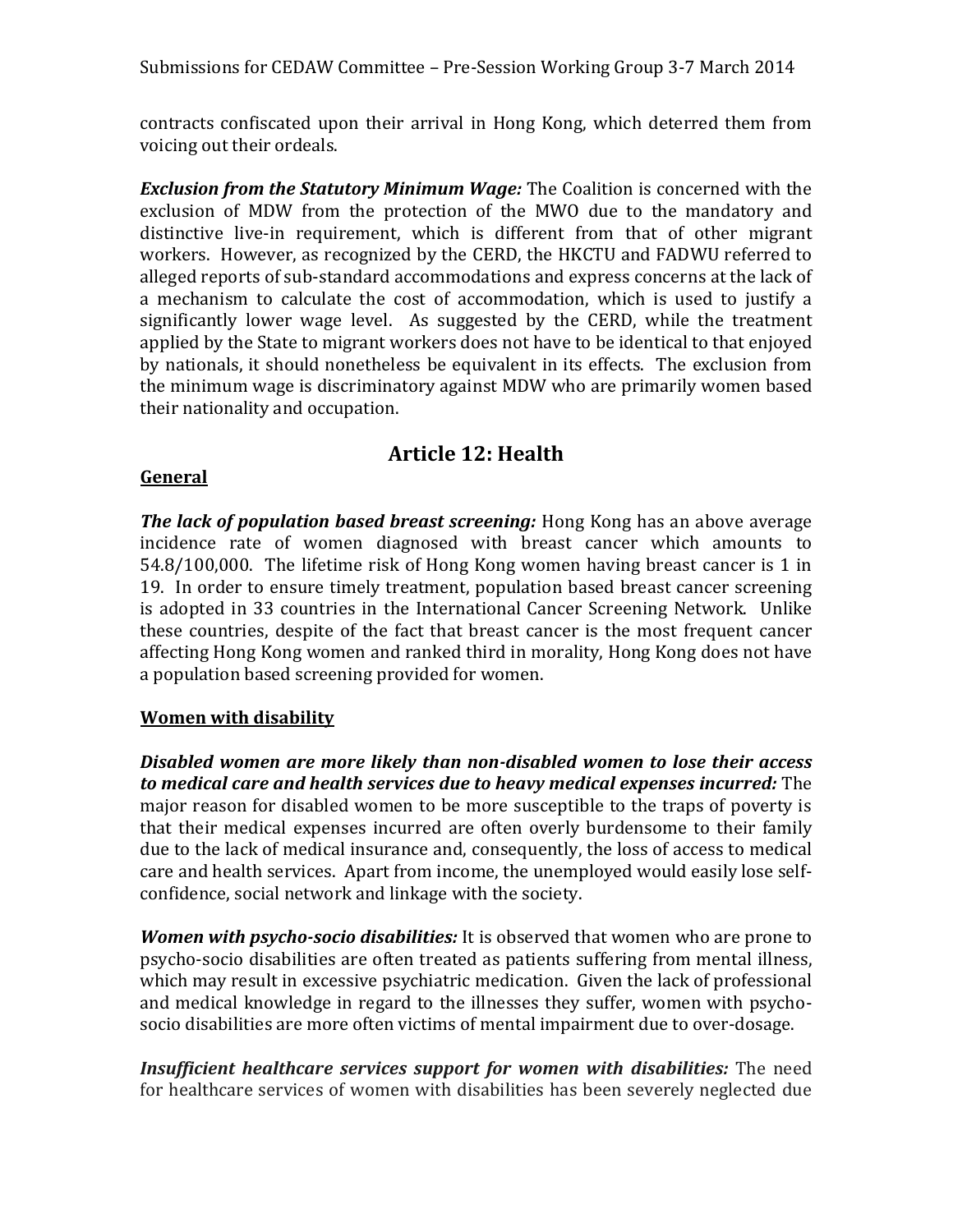to lack of medical facilities and professional services both in public community clinics, public hospitals managed under the Hospital Authority and health centers, such as Women Health Centers and Maternal and Child Health Centers. The Department of Health has planned to provide gynecological examination tables for disabled women since 2011, but by the end of 2012 only 9 out of 34 centers have been available. Additionally, the government also failed to provide disabled women with information on how to use those services, which increase risks of suffering form gynecological diseases. Besides, given insufficient training to serve women with disabilities, most of healthcare staff is not able to conduct general and gynecological examination properly.

#### **Pregnant Foreign Domestic Helpers**

*The risk associated with unplanned pregnancy of Foreign Domestic Helpers:* The Coalition is concerned about the wellbeing of pregnant MDW in Hong Kong due to a lack of social and medical support. Since the employment contract of MDW has no provisions regarding pregnancy, MDW are excluded from the employment benefit of having maternal leave and, for most of the time, are at risk of being laid off by their employers due to unexpected and unplanned pregnancy. Once they have been terminated, these pregnant MDW, as visitors to Hong Kong, are not entitled to public healthcare services. The prevalent practice is to rush to the emergency room of hospitals at times of laboring which are obviously dangerous and risky for both the mother and the baby. The resulting unpaid medical bills usually tint the record of these MDW and impaired their ability to seek approval from the government on subsequent employment contracts. Most importantly, as the baby will be born a permanent resident of Hong Kong, the MDW often resort to overstay and become more vulnerable to abuse and human trafficking.

## **Article 13: Women in Economic, Social and Cultural Life**

#### **The Comprehensive Social Security Assistance Scheme ("CSSA")**

*Insufficient financial support for single parents:* It is undeniable that most of these female single parents occupy a significant number of the poor women's population. A reason for their dependence on CSSA is the lack of maintenance or failure in getting maintenance. Women's rights NGOs have been urging the Government to set up of a Maintenance Board to facilitate the single parent family to obtain maintenance payments. In 1997 and 1999, Legislative Council passed the motion to urge the Government to set up a Maintenance Board. Even under such great pressure, the Government still refuses to set up a Maintenance Board.

*Income requirement for persons with disabilities often results in the loss of financial independence:* In order to receive CSSA, the applicants with disabilities must have a household income lower than the upper limit set by the Social Welfare